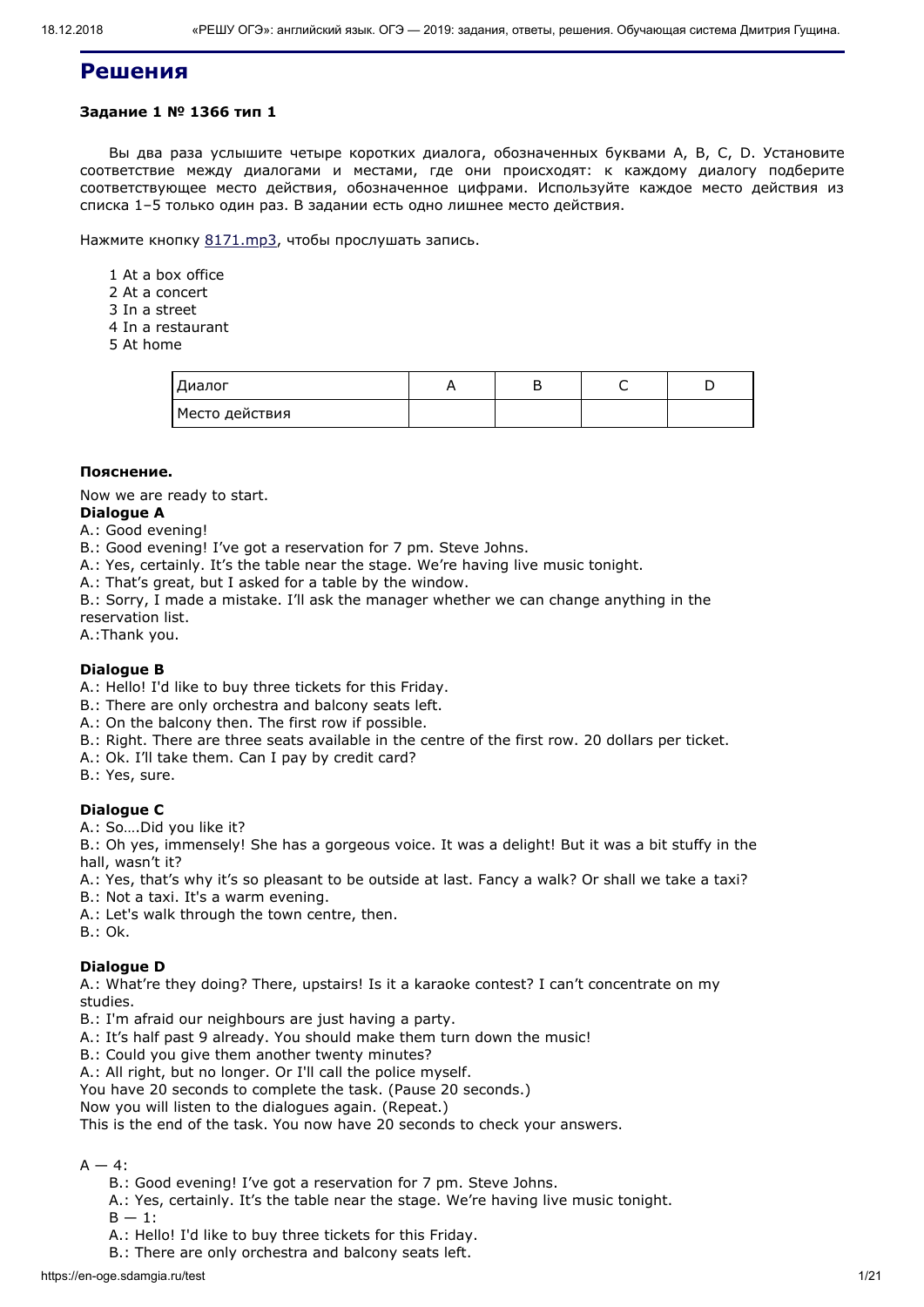$C - 3$ :

A.: Yes, that's why it's so pleasant to be outside at last. Fancy a walk? Or shall we take a taxi?

 $D - 5$ :

A.: What're they doing? There, upstairs! Is it a karaoke contest? I can't concentrate on my studies. B.: I'm afraid our neighbours are just having a party.

Ответ: 4135.

Ваш ответ: *нет ответа*. Правильный ответ: 4135

## **Задание 2 № 997 тип 2**

вы услышите пять высказываний. Установите соответствие между высказываниями каждого говорящего A–E и утверждениями, данными в списке 1–6. Используйте каждое утверждение из списка 1–6 только один раз. В задании есть одно лишнее утверждение. вы услышите запись дважды. Занесите свои ответы в таблицу.

Нажмите кнопку [3059.mp3](https://en-oge.sdamgia.ru/files/3059.mp3), чтобы прослушать запись.

- 1. The speaker explains how tourists may harm the ocean.
- 2. The speaker explains how to stop the pollution of the ocean.
- 3. The speaker describes the advantages of a beach holiday.
- 4. The speaker talks about problems in the fishing industry.
- 5. The speaker describes the diversity of sea life.
- 6. The speaker talks about the potential dangers of the ocean.

| Говорящий   |  |  |  |
|-------------|--|--|--|
| Утверждение |  |  |  |

#### **Пояснение.**

**Speaker A.** Lots of people find sunbathing on the beach very relaxing and every season crowds of tourists head to the seaside. Resort beaches are usually equipped with umbrellas and chairs. There are also places to play volleyball or badminton and there are different water entertainments like the banana rides, water skiing, surfing and snorkeling. If they feel hungry, tourists can buy snacks right on the beach.

**Speaker B.** People have always settled near the sea. The sea gives food — fish, seashells, shrimps, but there's less and less of it in the sea. Fishermen often complain that in spite of better fishing equipment they get less fish than their fathers got decades ago. Marine researchers and economists back their concern with figures — the number of saltwater fish has been reduced dramatically over the last years and the' tendency is persistent.

**Speaker C.** We went to Australia a couple of months ago and it was the first time I'd dived in the open ocean. It's another world — with millions of inhabitants ranging from plankton to huge whales. It's amazing, plankton is made up of hundreds of species — those little organisms can look like tiny worms, shrimps, jelly-fish or whatever. But the main tourist attraction in Australia is the Great Barrier Reef — more than 1,500 species of fish live there.

**Speaker D.** Most people love the sea and the sea resorts are a popular tourist destination. However, the sea we all admire may destroy our civilization or part of it. Everyone knows that the average temperature on the planet is rising, the ice-caps are melting, the level of the ocean is getting higher and soon it may cover coastal villages, cities and even whole countries. If we want to survive, we have to stop the global warming process somehow.

**Speaker Е.** Lots of people choose seaside holidays as a way to escape from their stressful world. Tourist agencies offer different options, from ocean cruises to beach holidays. Crowds of holidaymakers eat packaged food and throw plastic cups, plates, polyethylene packages and heaps of other rubbish into the sea. The sea animals may mistake the rubbish for food and swallow it. Ingested rubbish is a frequent cause of the death of seals, turtles, and even sharks.

A−3: Resort beaches are usually equipped with umbrellas and chairs. There are also places to play volleyball or badminton and there are different water entertainments like the banana rides, water skiing, surfing and snorkeling.

B−4: Marine researchers and economists back their concern with figures — the number of saltwater fish has been reduced dramatically over the last years and the' tendency is persistent.

C−5: It's another world — with millions of inhabitants ranging from plankton to huge whales. It's amazing, plankton is made up of hundreds of species — those little organisms can look like tiny worms,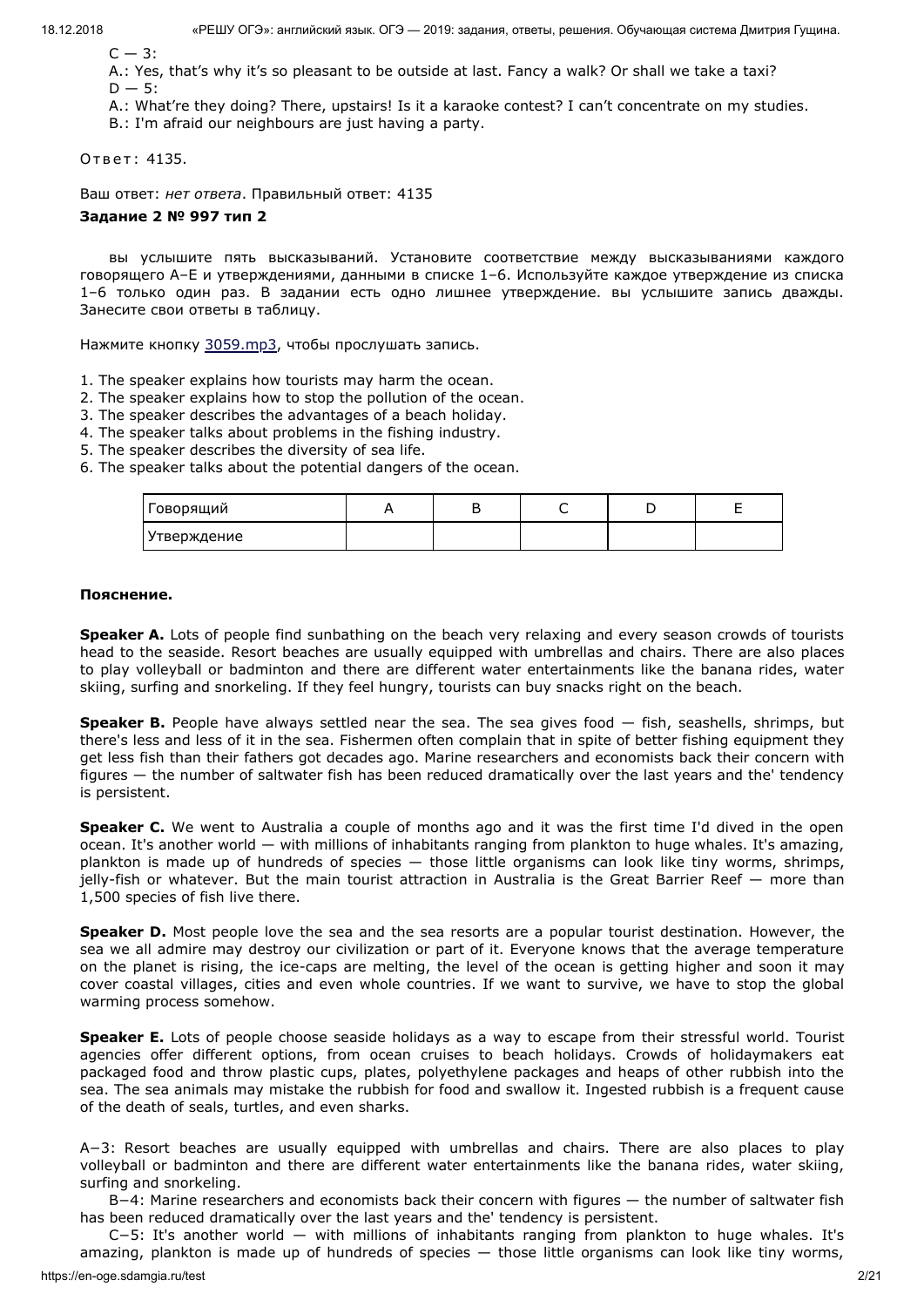shrimps, jelly-fish or whatever

D−6: If we want to survive, we have to stop the global warming process somehow.

E−1: Crowds of holidaymakers eat packaged food and throw plastic cups, plates, polyethylene packages and heaps of other rubbish into the sea.

Ответ: 34561.

Ваш ответ: *нет ответа*. Правильный ответ: 34561

## **Задание 3 № 597 тип 3**

Вы услышите разговор двух друзей. выберите цифру 1, 2 или 3, соответствующую выбранному вами варианту ответа. Вы услышите запись дважды.

Нажмите кнопку [3033.mp3](https://en-oge.sdamgia.ru/files/3033.mp3), чтобы прослушать запись.

Tom's family is moving house because

- 1) Tom's father has to work at another place.
- 2) Tom's mother wants to move.
- 3) Tom wants to change his school.

4)

## **Пояснение.**

Sandra: Hi, Tom! Are you moving house?

Tom: Hi, Sandra. Yes, we are moving this Saturday.

Sandra: It's a pity you won't be our neighbours any longer. We've got used to you.

Tom: I feel sad about it too. But we often have to move because of my father's job. My mum hates it but nothing can be done — they pay good money and dad doesn't want to change the job.

Sandra: And you'll have to go to a new school again...

Tom: Right. It's not a very pleasant experience, but I'll manage. I mix with people easily.

Sandra: Yes, you do.

Tom: What I really worry about is sports. Here I played for the best baseball team of the city. The team in my new school is much weaker. It's going to be disappointing to play for them.

Sandra: But there are probably other things there that can compensate for it.

Tom: Mum says the school is very good. They use the newest teaching technologies and the students are really bright. Most of them go straight to university after they finish school.

Sandra: That's awesome! You're planning to go to university too, aren't you?

Tom: Well, I'm not sure yet. My parents want me to go. But I feel I'm not ready yet as I simply don't know what I want to become in the future. I'm thinking about getting a job after school, preferably a job with travel opportunities. I want to see the world, gain some life experience and only then decide what I want to become. The university choice will probably become easier too.

Sandra: Right. I see your point. And how about Robby? Moving is stressful for animals. You can leave him with us if you want, at least for a while... You know we have two cats, and my brother has just brought a dozen goldfish. We know how to take care of animals.

Tom: Oh, no! Don't worry about Robby. He'll be ok. He'll suffer more if he's left without his family. And... like most dogs he hates cats...

Sandra: Oh-oh.

Tom: Yes, I'm sorry, Sandra, but I must be off now. I've promised my mum to do some shopping for her.

Sandra: Does she want some souvenirs? Something that would remind you of our town?

Tom: No, she actually wants apples, plums and oranges for the salad. My parents are having guests for dinner tonight.

Sandra: I see. Look, if you need some help with packing your books and school papers...

Tom: Thank you, Sandra, but don't worry. I've packed almost everything already. But it would be great if you joined us for tomorrow's pizza party. My friends and I are going to the new pizzeria. We are celebrating our success in the baseball game. It's the last one for me with this team...

Sandra: But it's not the last game or the last victory in your life.

Cheer up...

But we often have to move because of my father's job. My mum hates it but nothing can be done – they pay good money and dad doesn't want to change the job.

Правильный ответ указан под номером 1.

Ваш ответ: *нет ответа*. Правильный ответ: 1

**Задание 4 № 598 тип 4**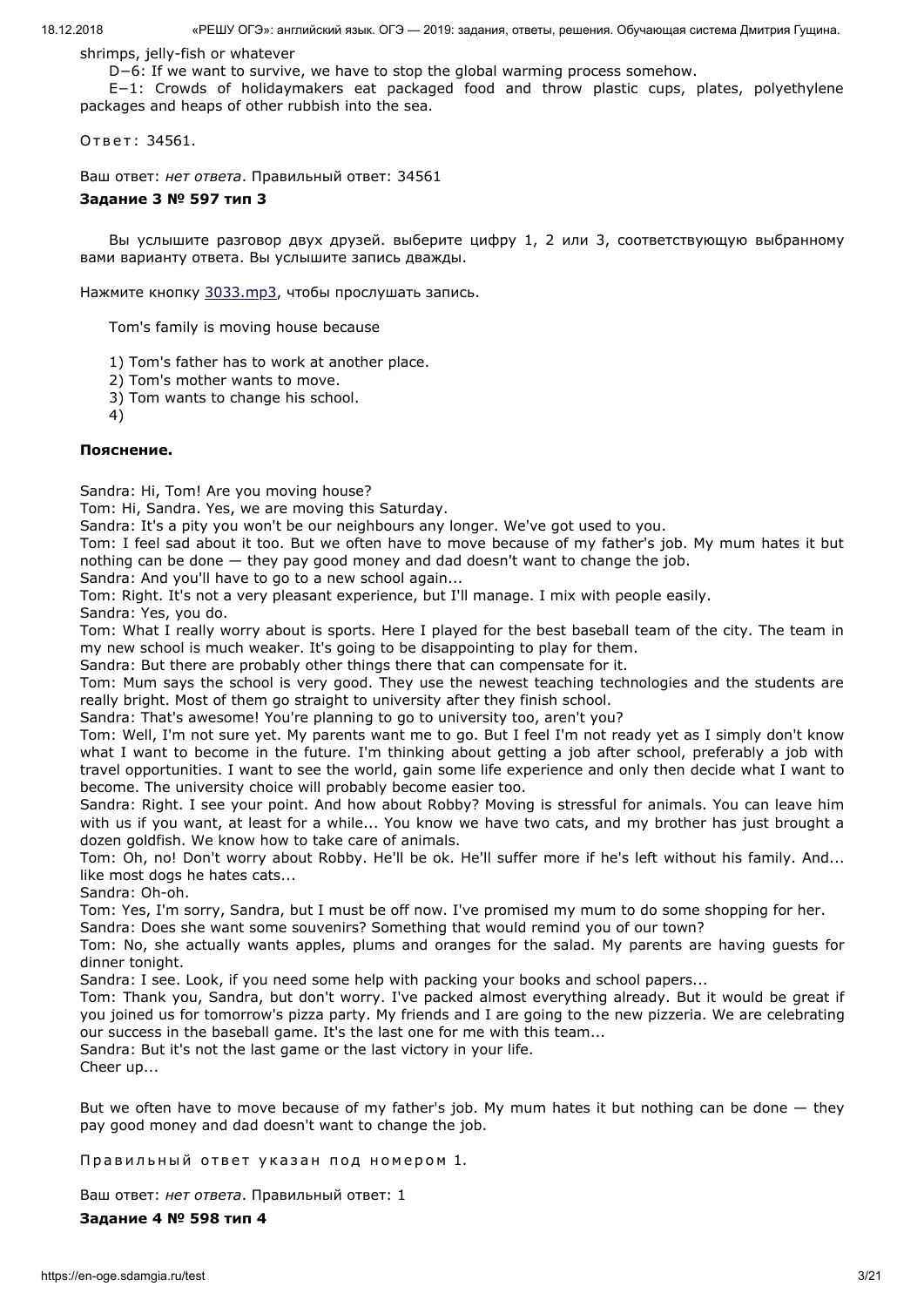Вы услышите разговор двух друзей. выберите цифру 1, 2 или 3, соответствующую выбранному вами варианту ответа. Вы услышите запись дважды.

Нажмите кнопку [3033.mp3](https://en-oge.sdamgia.ru/files/3033.mp3), чтобы прослушать запись.

In comparison with Tom's current school, the new school provides worse

1) education opportunities.

2) sports opportunities.

3) entertainment opportunities.

4)

## **Пояснение.**

Sandra: Hi, Tom! Are you moving house?

Tom: Hi, Sandra. Yes, we are moving this Saturday.

Sandra: It's a pity you won't be our neighbours any longer. We've got used to you.

Tom: I feel sad about it too. But we often have to move because of my father's job. My mum hates it but nothing can be done — they pay good money and dad doesn't want to change the job.

Sandra: And you'll have to go to a new school again...

Tom: Right. It's not a very pleasant experience, but I'll manage. I mix with people easily.

Sandra: Yes, you do.

Tom: What I really worry about is sports. Here I played for the best baseball team of the city. The team in my new school is much weaker. It's going to be disappointing to play for them.

Sandra: But there are probably other things there that can compensate for it.

Tom: Mum says the school is very good. They use the newest teaching technologies and the students are really bright. Most of them go straight to university after they finish school.

Sandra: That's awesome! You're planning to go to university too, aren't you?

Tom: Well, I'm not sure yet. My parents want me to go. But I feel I'm not ready yet as I simply don't know what I want to become in the future. I'm thinking about getting a job after school, preferably a job with travel opportunities. I want to see the world, gain some life experience and only then decide what I want to become. The university choice will probably become easier too.

Sandra: Right. I see your point. And how about Robby? Moving is stressful for animals. You can leave him with us if you want, at least for a while... You know we have two cats, and my brother has just brought a dozen goldfish. We know how to take care of animals.

Tom: Oh, no! Don't worry about Robby. He'll be ok. He'll suffer more if he's left without his family. And... like most dogs he hates cats...

Sandra: Oh-oh.

Tom: Yes, I'm sorry, Sandra, but I must be off now. I've promised my mum to do some shopping for her.

Sandra: Does she want some souvenirs? Something that would remind you of our town?

Tom: No, she actually wants apples, plums and oranges for the salad. My parents are having guests for dinner tonight.

Sandra: I see. Look, if you need some help with packing your books and school papers...

Tom: Thank you, Sandra, but don't worry. I've packed almost everything already. But it would be great if you joined us for tomorrow's pizza party. My friends and I are going to the new pizzeria. We are celebrating our success in the baseball game. It's the last one for me with this team...

Sandra: But it's not the last game or the last victory in your life.

Cheer up...

Here I played for the best team in the city. The team in my school is much weaker.

Правильный ответ указан под номером 2.

Ваш ответ: *нет ответа*. Правильный ответ: 2

#### **Задание 5 № 599 тип 5**

Вы услышите разговор двух друзей. выберите цифру 1, 2 или 3, соответствующую выбранному вами варианту ответа. Вы услышите запись дважды.

Нажмите кнопку [3033.mp3](https://en-oge.sdamgia.ru/files/3033.mp3), чтобы прослушать запись.

Tom

- 2) has already chosen his future career.
- 3) wants to put off a career choice decision.
- 4)

<sup>1)</sup> will follow his parents' advice on career choice.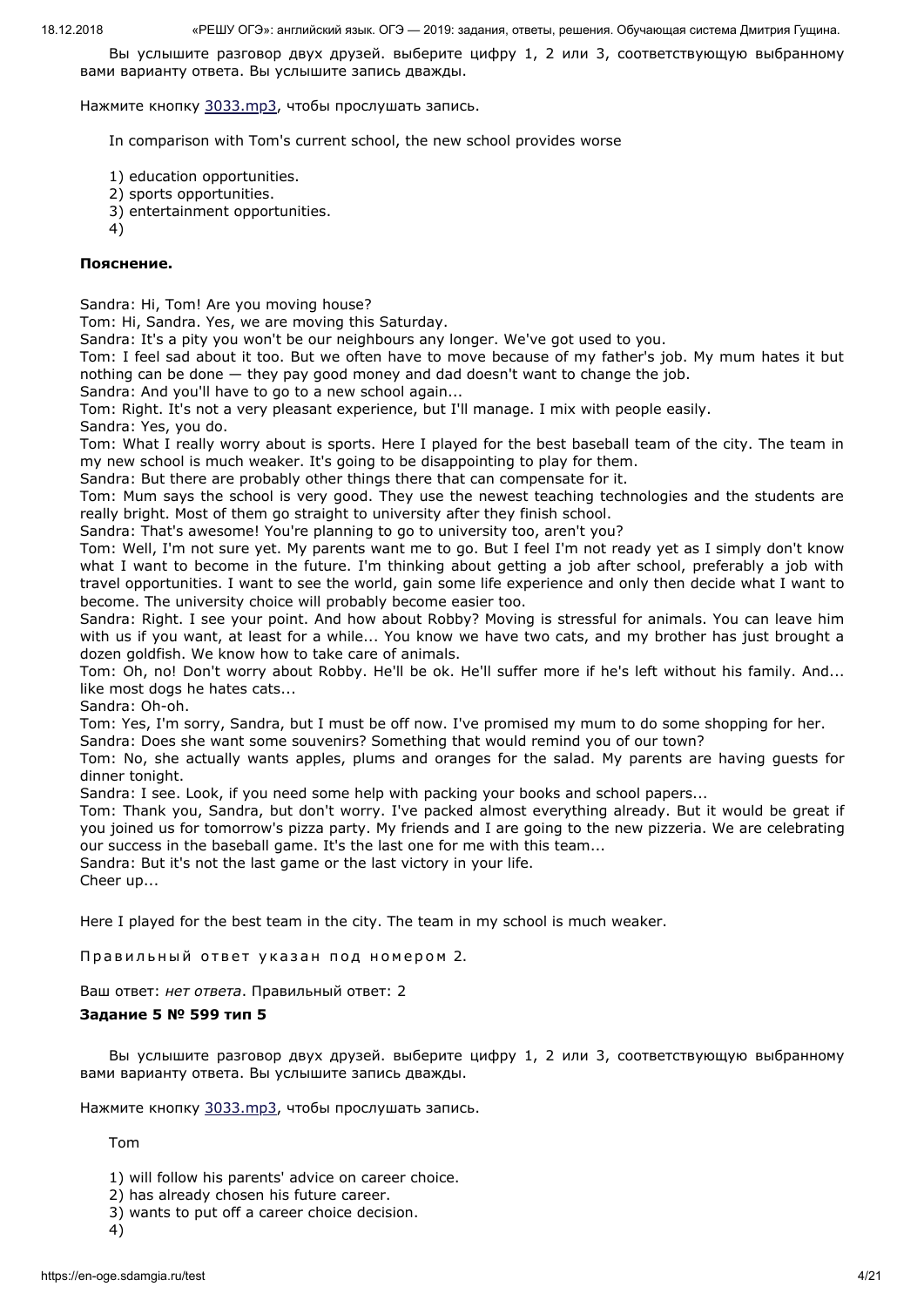#### **Пояснение.**

Sandra: Hi, Tom! Are you moving house?

Tom: Hi, Sandra. Yes, we are moving this Saturday.

Sandra: It's a pity you won't be our neighbours any longer. We've got used to you.

Tom: I feel sad about it too. But we often have to move because of my father's job. My mum hates it but nothing can be done — they pay good money and dad doesn't want to change the job.

Sandra: And you'll have to go to a new school again...

Tom: Right. It's not a very pleasant experience, but I'll manage. I mix with people easily. Sandra: Yes, you do.

Tom: What I really worry about is sports. Here I played for the best baseball team of the city. The team in my new school is much weaker. It's going to be disappointing to play for them.

Sandra: But there are probably other things there that can compensate for it.

Tom: Mum says the school is very good. They use the newest teaching technologies and the students are really bright. Most of them go straight to university after they finish school.

Sandra: That's awesome! You're planning to go to university too, aren't you?

Tom: Well, I'm not sure yet. My parents want me to go. But I feel I'm not ready yet as I simply don't know what I want to become in the future. I'm thinking about getting a job after school, preferably a job with travel opportunities. I want to see the world, gain some life experience and only then decide what I want to become. The university choice will probably become easier too.

Sandra: Right. I see your point. And how about Robby? Moving is stressful for animals. You can leave him with us if you want, at least for a while... You know we have two cats, and my brother has just brought a dozen goldfish. We know how to take care of animals.

Tom: Oh, no! Don't worry about Robby. He'll be ok. He'll suffer more if he's left without his family. And... like most dogs he hates cats...

Sandra: Oh-oh.

Tom: Yes, I'm sorry, Sandra, but I must be off now. I've promised my mum to do some shopping for her.

Sandra: Does she want some souvenirs? Something that would remind you of our town?

Tom: No, she actually wants apples, plums and oranges for the salad. My parents are having guests for dinner tonight.

Sandra: I see. Look, if you need some help with packing your books and school papers...

Tom: Thank you, Sandra, but don't worry. I've packed almost everything already. But it would be great if you joined us for tomorrow's pizza party. My friends and I are going to the new pizzeria. We are celebrating our success in the baseball game. It's the last one for me with this team...

Sandra: But it's not the last game or the last victory in your life.

Cheer up...

I want to see the world, gain some life experience and only then decide what I want to become. The university choice will probably become easier too.

Правильный ответ указан под номером 3.

Ваш ответ: *нет ответа*. Правильный ответ: 3

## **Задание 6 № 600 тип 6**

Вы услышите разговор двух друзей. Выберите цифру 1, 2 или 3, соответствующую выбранному вами варианту ответа. Вы услышите запись дважды.

Нажмите кнопку [3033.mp3](https://en-oge.sdamgia.ru/files/3033.mp3), чтобы прослушать запись.

Robby is the name of

- 1) Tom's brother.
- 2) Tom's cat.
- 3) Tom's dog.
- 4)

## **Пояснение.**

Sandra: Hi, Tom! Are you moving house?

Tom: Hi, Sandra. Yes, we are moving this Saturday.

Sandra: It's a pity you won't be our neighbours any longer. We've got used to you.

Tom: I feel sad about it too. But we often have to move because of my father's job. My mum hates it but nothing can be done — they pay good money and dad doesn't want to change the job.

Sandra: And you'll have to go to a new school again...

Tom: Right. It's not a very pleasant experience, but I'll manage. I mix with people easily. Sandra: Yes, you do.

https://en-oge.sdamgia.ru/test 5/21 Tom: What I really worry about is sports. Here I played for the best baseball team of the city. The team in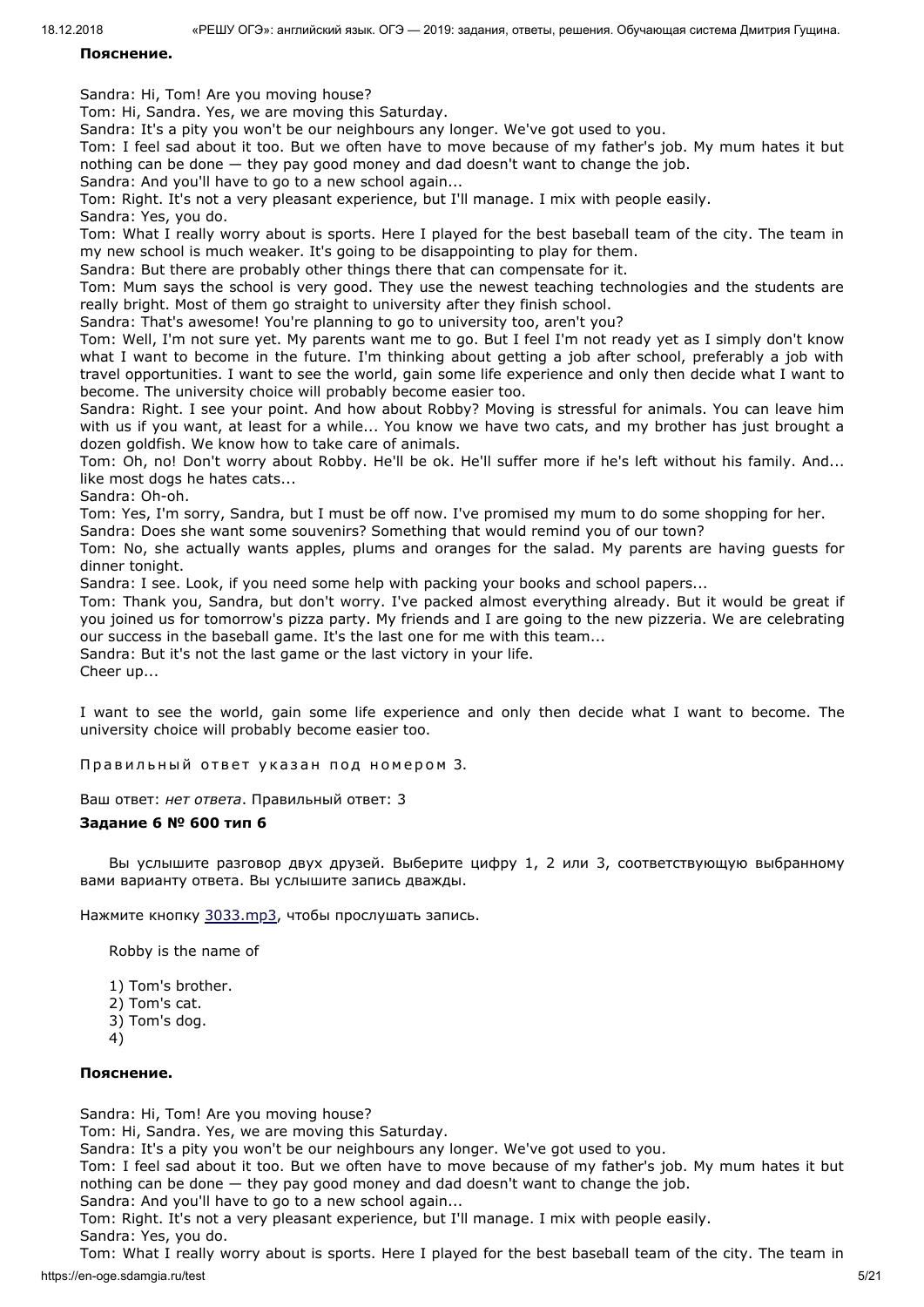my new school is much weaker. It's going to be disappointing to play for them.

Sandra: But there are probably other things there that can compensate for it.

Tom: Mum says the school is very good. They use the newest teaching technologies and the students are really bright. Most of them go straight to university after they finish school.

Sandra: That's awesome! You're planning to go to university too, aren't you?

Tom: Well, I'm not sure yet. My parents want me to go. But I feel I'm not ready yet as I simply don't know what I want to become in the future. I'm thinking about getting a job after school, preferably a job with travel opportunities. I want to see the world, gain some life experience and only then decide what I want to become. The university choice will probably become easier too.

Sandra: Right. I see your point. And how about Robby? Moving is stressful for animals. You can leave him with us if you want, at least for a while... You know we have two cats, and my brother has just brought a dozen goldfish. We know how to take care of animals.

Tom: Oh, no! Don't worry about Robby. He'll be ok. He'll suffer more if he's left without his family. And... like most dogs he hates cats...

Sandra: Oh-oh.

Tom: Yes, I'm sorry, Sandra, but I must be off now. I've promised my mum to do some shopping for her.

Sandra: Does she want some souvenirs? Something that would remind you of our town?

Tom: No, she actually wants apples, plums and oranges for the salad. My parents are having guests for dinner tonight.

Sandra: I see. Look, if you need some help with packing your books and school papers...

Tom: Thank you, Sandra, but don't worry. I've packed almost everything already. But it would be great if you joined us for tomorrow's pizza party. My friends and I are going to the new pizzeria. We are celebrating our success in the baseball game. It's the last one for me with this team...

Sandra: But it's not the last game or the last victory in your life.

Cheer up...

What about Robby?...like most dogs he hates cats...

Правильный ответ указан под номером 3.

Ваш ответ: *нет ответа*. Правильный ответ: 3

## **Задание 7 № 601 тип 7**

Вы услышите разговор двух друзей. Выберите цифру 1, 2 или 3, соответствующую выбранному вами варианту ответа. Вы услышите запись дважды.

Нажмите кнопку [3033.mp3](https://en-oge.sdamgia.ru/files/3033.mp3), чтобы прослушать запись.

At the moment Tom is going to the shop to buy some

- 1) pet food.
- 2) fresh fruit.
- 3) souvenirs.
- 4)

## **Пояснение.**

Sandra: Hi, Tom! Are you moving house?

Tom: Hi, Sandra. Yes, we are moving this Saturday.

Sandra: It's a pity you won't be our neighbours any longer. We've got used to you.

Tom: I feel sad about it too. But we often have to move because of my father's job. My mum hates it but nothing can be done — they pay good money and dad doesn't want to change the job.

Sandra: And you'll have to go to a new school again...

Tom: Right. It's not a very pleasant experience, but I'll manage. I mix with people easily.

Sandra: Yes, you do.

Tom: What I really worry about is sports. Here I played for the best baseball team of the city. The team in my new school is much weaker. It's going to be disappointing to play for them.

Sandra: But there are probably other things there that can compensate for it.

Tom: Mum says the school is very good. They use the newest teaching technologies and the students are really bright. Most of them go straight to university after they finish school.

Sandra: That's awesome! You're planning to go to university too, aren't you?

Tom: Well, I'm not sure yet. My parents want me to go. But I feel I'm not ready yet as I simply don't know what I want to become in the future. I'm thinking about getting a job after school, preferably a job with travel opportunities. I want to see the world, gain some life experience and only then decide what I want to become. The university choice will probably become easier too.

Sandra: Right. I see your point. And how about Robby? Moving is stressful for animals. You can leave him with us if you want, at least for a while... You know we have two cats, and my brother has just brought a dozen goldfish. We know how to take care of animals.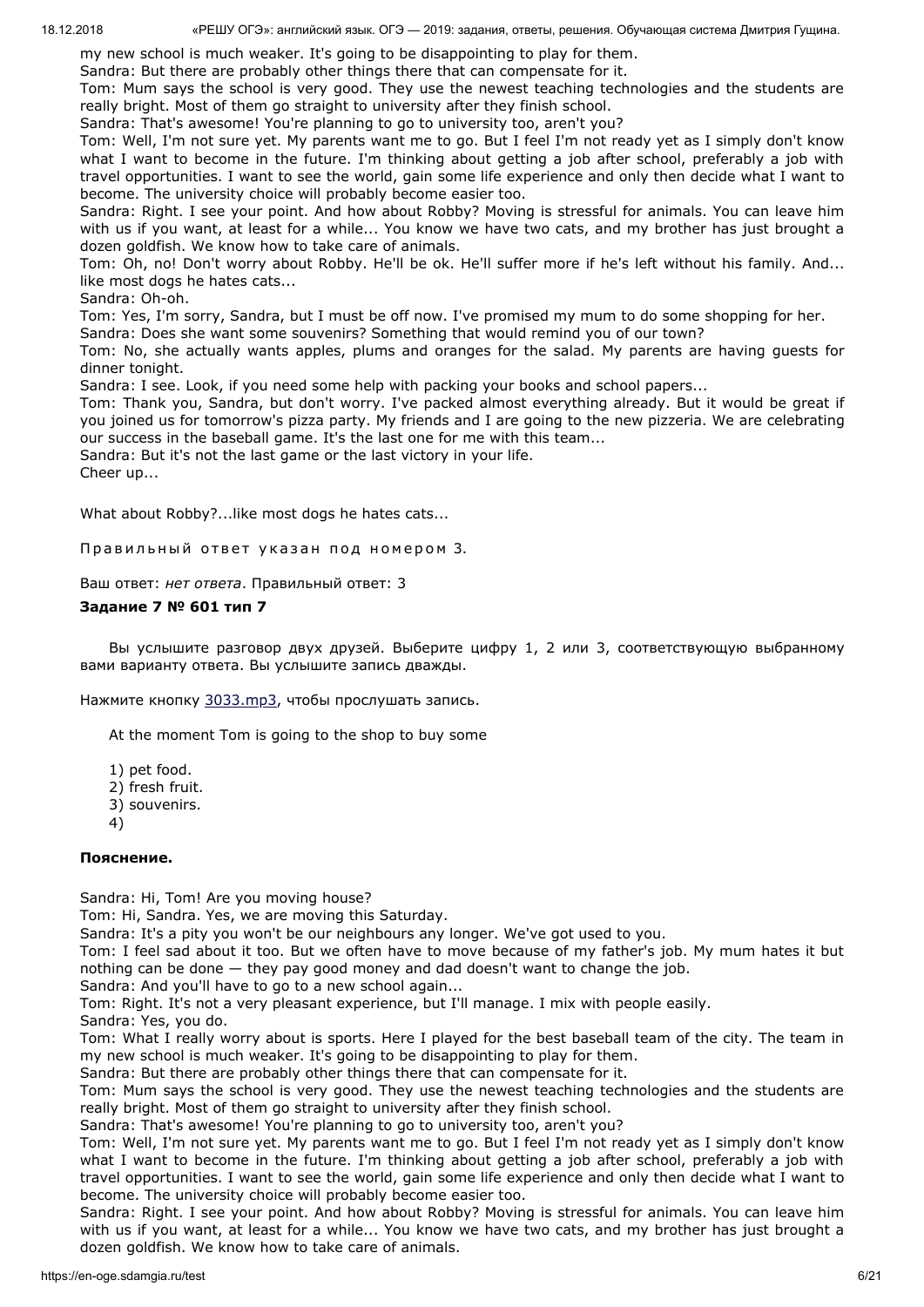Tom: Oh, no! Don't worry about Robby. He'll be ok. He'll suffer more if he's left without his family. And... like most dogs he hates cats...

Sandra: Oh-oh.

Tom: Yes, I'm sorry, Sandra, but I must be off now. I've promised my mum to do some shopping for her. Sandra: Does she want some souvenirs? Something that would remind you of our town?

Tom: No, she actually wants apples, plums and oranges for the salad. My parents are having guests for dinner tonight.

Sandra: I see. Look, if you need some help with packing your books and school papers...

Tom: Thank you, Sandra, but don't worry. I've packed almost everything already. But it would be great if you joined us for tomorrow's pizza party. My friends and I are going to the new pizzeria. We are celebrating our success in the baseball game. It's the last one for me with this team...

Sandra: But it's not the last game or the last victory in your life.

Cheer up...

...apples,plums and oranges for the salad.

Правильный ответ указан под номером 2.

Ваш ответ: *нет ответа*. Правильный ответ: 2

## **Задание 8 № 602 тип 8**

Вы услышите разговор двух друзей. Выберите цифру 1, 2 или 3, соответствующую выбранному вами варианту ответа. Вы услышите запись дважды.

Нажмите кнопку [3033.mp3](https://en-oge.sdamgia.ru/files/3033.mp3), чтобы прослушать запись.

Tomorrow Tom is going to

1) play baseball. 2) pack things 3) have a party. 4)

## **Пояснение.**

Sandra: Hi, Tom! Are you moving house?

Tom: Hi, Sandra. Yes, we are moving this Saturday.

Sandra: It's a pity you won't be our neighbours any longer. We've got used to you.

Tom: I feel sad about it too. But we often have to move because of my father's job. My mum hates it but nothing can be done — they pay good money and dad doesn't want to change the job.

Sandra: And you'll have to go to a new school again...

Tom: Right. It's not a very pleasant experience, but I'll manage. I mix with people easily.

Sandra: Yes, you do.

Tom: What I really worry about is sports. Here I played for the best baseball team of the city. The team in my new school is much weaker. It's going to be disappointing to play for them.

Sandra: But there are probably other things there that can compensate for it.

Tom: Mum says the school is very good. They use the newest teaching technologies and the students are really bright. Most of them go straight to university after they finish school.

Sandra: That's awesome! You're planning to go to university too, aren't you?

Tom: Well, I'm not sure yet. My parents want me to go. But I feel I'm not ready yet as I simply don't know what I want to become in the future. I'm thinking about getting a job after school, preferably a job with travel opportunities. I want to see the world, gain some life experience and only then decide what I want to become. The university choice will probably become easier too.

Sandra: Right. I see your point. And how about Robby? Moving is stressful for animals. You can leave him with us if you want, at least for a while... You know we have two cats, and my brother has just brought a dozen goldfish. We know how to take care of animals.

Tom: Oh, no! Don't worry about Robby. He'll be ok. He'll suffer more if he's left without his family. And... like most dogs he hates cats...

Sandra: Oh-oh.

Tom: Yes, I'm sorry, Sandra, but I must be off now. I've promised my mum to do some shopping for her.

Sandra: Does she want some souvenirs? Something that would remind you of our town?

Tom: No, she actually wants apples, plums and oranges for the salad. My parents are having guests for dinner tonight.

Sandra: I see. Look, if you need some help with packing your books and school papers...

Tom: Thank you, Sandra, but don't worry. I've packed almost everything already. But it would be great if you joined us for tomorrow's pizza party. My friends and I are going to the new pizzeria. We are celebrating our success in the baseball game. It's the last one for me with this team...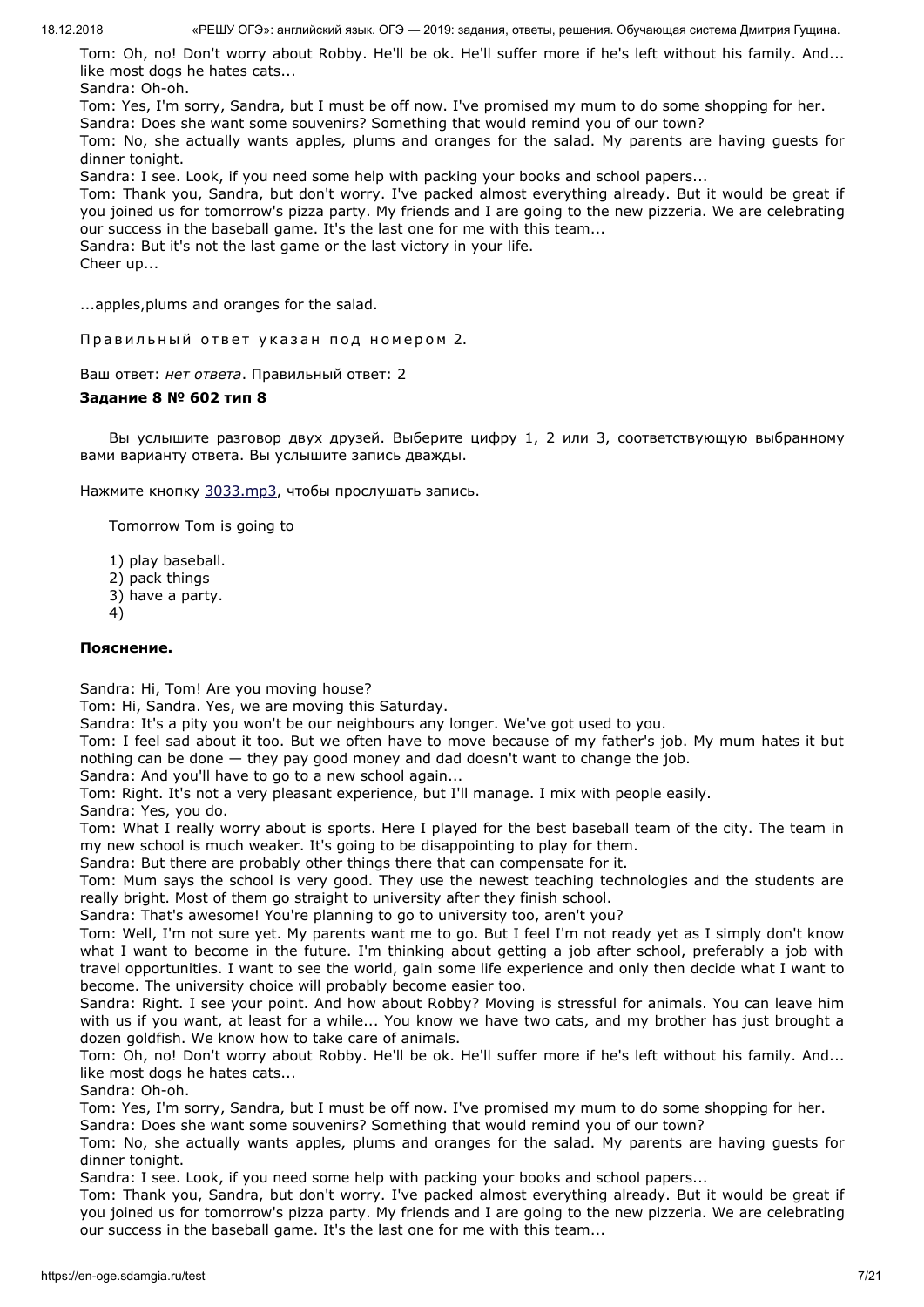Sandra: But it's not the last game or the last victory in your life. Cheer up...

It will be great if you join us for the pizza party.

Правильный ответ указан под номером 3.

Ваш ответ: *нет ответа*. Правильный ответ: 3

### **Задание 9 № 683 тип 9**

Прочитайте тексты и установите соответствие между текстами А–G и заголовками 1–8. В ответ запишите цифры, в порядке, соответствующем буквам. Используйте каждую цифру только один раз. В задании есть один лишний заголовок.

- 1. A new music instrument
- 2. The latest fashion
- 3. A mobile for grandma
- 4. Phone addiction
- 5. A strange competition
- 6. A law against mobiles
- 7. Back to real-life communication
- 8. Digital personal assistants

**A.** Young people often worry about the style and functions of mobile phones. However, today companies present more models for people who are over 50 or 60 years old. They need a mobile phone with large buttons, so that they can dial numbers without glasses. The menu is also simple. It really doesn't matter if the phone has a camera or the Internet. For them, less is more.

**B.** Today, when friends meet in a cafe, they put their mobile phones in the middle of the table. They aren't allowed to touch them at all. If someone does it and answers the phone, they have to pay for everybody. Sounds fun, right? The idea is to make people concentrate on a real conversation with each other instead of using their mobiles all the time.

**C.** Visitors of theatres and cinemas often complain that mobile phones ring during performances. The city government of New York passed a new act. It is now forbidden to use mobile phones in places, like theaters, libraries, museums, galleries, and cinemas. Those who don't switch off their mobiles will have to pay \$50.

**D.** With mobile phones we can contact anyone, anywhere, any time. Scientists say that some people are so used to mobiles that they can't go to the kitchen without them. They are in panic if they leave them at home or lose. It has become a habit to have a mobile everywhere. People depend on mobile phones so much that doctors have started worrying. They say it may be a thing similar to drugs.

**E.** Throwing mobile phones is an international sport that started in Finland in 2000. Traditionally participants throw mobile phones over their shoulders. The person, who throws farthest, wins. There's also freestyle throwing. In this contest sportsmen should throw a mobile in a beautiful and creative way.

**F.** In 2010, a young girl from China made a song using only her mobile phone. She wrote it without any guitars, pianos, drums. She used different functions of her mobile. It took her several days to record the song. Later she made a video of it and put the video on the Internet, where over a million people watched it. She sent the song to the Apple company and suggested using it in their advertisements.

**G.** Today's mobile phones can already send e-mails, surf the Internet, and keep you in touch with friends. Tomorrow's phones are like helpful secretaries. In a few years you'll see that they know your habits and can advise you what to cook for dinner. They will remind you where to go and what present to buy.

| Текст     |  |  |  |  |
|-----------|--|--|--|--|
| Заголовок |  |  |  |  |

#### **Пояснение.**

A−3-: However, today companies present more models for people who are over 50 or 60 years old. They need a mobile phone with large buttons, so that they can dial numbers without glasses. The menu is also simple.

B−7: Today, when friends meet in a cafe, they put their mobile phones in the middle of the table. They aren't allowed to touch them at all.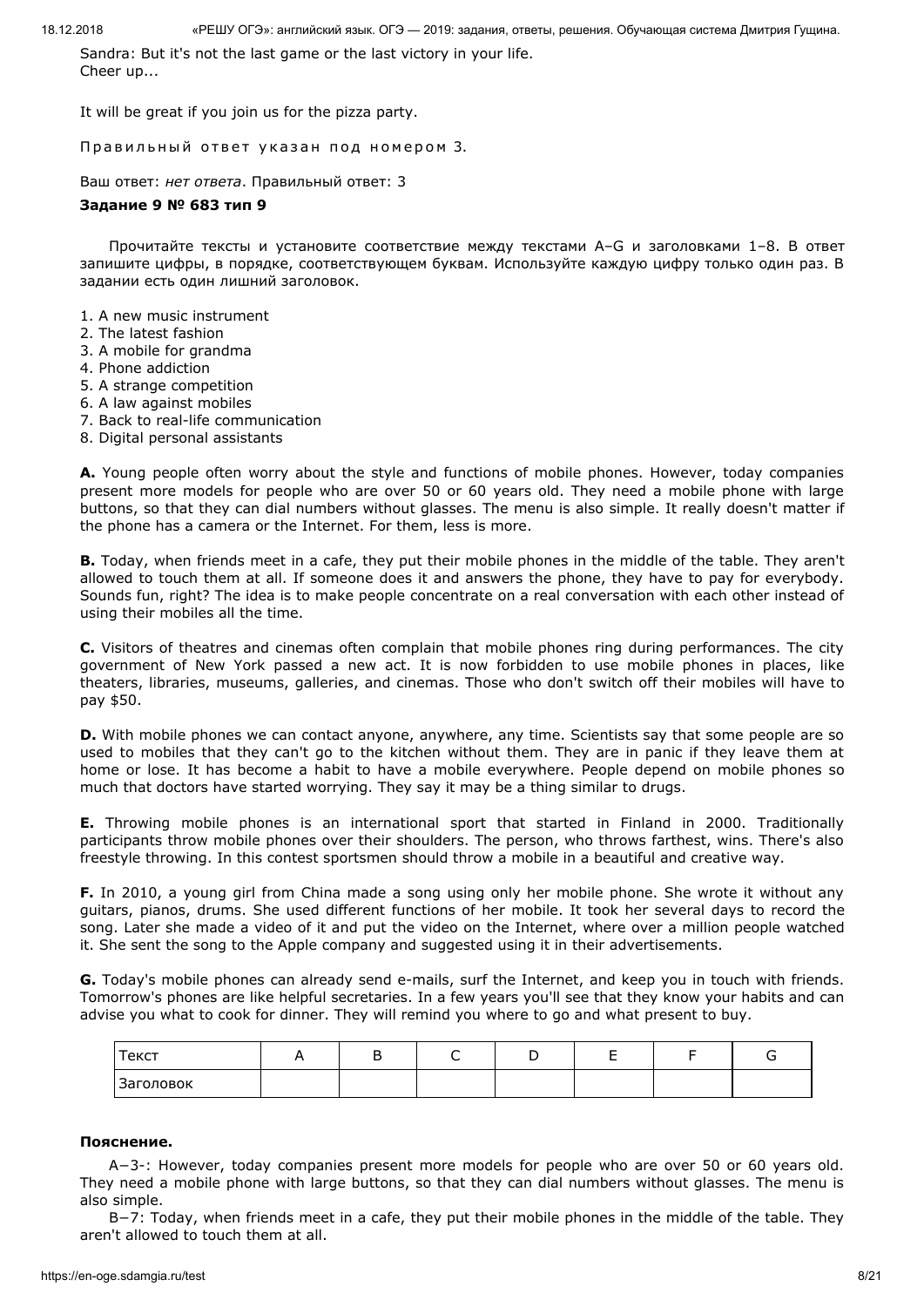C−6: It is now forbidden to use mobile phones in places, like theaters, libraries, museums, galleries, and cinemas. Those who don't switch off their mobiles will have to pay \$50.

D−4: Scientists say that some people are so used to mobiles that they can't go to the kitchen without them. They are in panic if they leave them at home or lose.

E−5: Traditionally participants throw mobile phones over their shoulders. The person, who throws farthest, wins. There's also freestyle throwing.

F−1: young girl from China made a song In 2010, ausing only her mobile phone.

G−8: Today's mobile phones can already send e-mails, surf the Internet, and keep you in touch with friends.

Ответ: 3764518.

Ваш ответ: *нет ответа*. Правильный ответ: 3764518

#### **Задание 10 № 848 тип 10**

You can travel almost anywhere in the world, and you will probably see graffiti. Although graffiti is more common in big cities, today you may find it in almost any region or district, big or small. It's everywhere: on trains, walls, bridges and buildings. Love it or hate it but graffiti is part of the everyday urban world. Some people consider it art while others think it's vandalism. However, few of them really know how old graffiti is.

The word graffiti itself probably comes from the old Greek verb which means "to write". Writings on walls already existed in ancient Rome. The Romans cut graffiti on walls and monuments. What was it like, you may ask? Ancient graffiti was absolutely different from today's. It showed phrases of love, political ideas, simple thoughts, magic spells, alphabets, and famous quotations from literature.

Modern graffiti dates back to the US of the 1960s. At that time for young people it was a form of selfexpression and a political protest. Teenage groups in New York, for example, painted graffiti to mark their territory. Later, there started competitions between different groups. That meant that the quality of graffiti became more important than just the amount of it.

Today graffiti has travelled all over the world. However, it is still an illegal art. It has been always painted on private or public property, like cars, trains, fences and house walls. As a result most people see it as vandalism. Besides, it's rather hard to clean graffiti paints, and cities spend millions every year on it. So, in most countries graffiti is forbidden.

On the other hand, modern graffiti is, by its nature, a form of painting. After all, the artists uses the same methods and materials. However, instead of paints a graffiti artist prefers sprays, markers, and crayons. Some of their works are really impressive and fascinating, they are powerful and have a deep meaning. Graffiti often makes grey walls look cheerful.

The purpose of some graffiti is to spread and declare social ideas. That's why a lot of graffiti paintings have political topics. Some cities have special places where the walls of different buildings can be used to create pieces of graffiti art.

Probably, the most famous graffiti artist is Banksy, who comes from Bristol, England. He strongly believes that writing graffiti on buildings is an effective way to communicate with people. His works are very often aggressive, provocative and even rude. In his graffiti he expresses personal political and social views, which are against war and capitalism.

Banksy is known not only for his graffiti works. He also likes playing "jokes". He sometimes unofficially hangs his works in the main art galleries. He doesn't want to be paid for them because he's sure art should be free. He says he wants to see how long it will take people to notice it. Once Banksy went into the Tate Gallery dressed as an old man, and glued a picture to the museum wall in protest of the Iraq War.

There are opposite opinions about graffiti.

- 1) True
- 2) False
- 3) Not stated
- 4)

#### **Пояснение.**

Some people consider it art while others think it's vandalism. However, few of them really know how old graffiti is. As a result most people see it as vandalism. Besides, it's rather hard to clean graffiti paints, and cities spend millions every year on it. So, in most countries graffiti is forbidden.

Правильный ответ указан под номером 1.

Ваш ответ: *нет ответа*. Правильный ответ: 1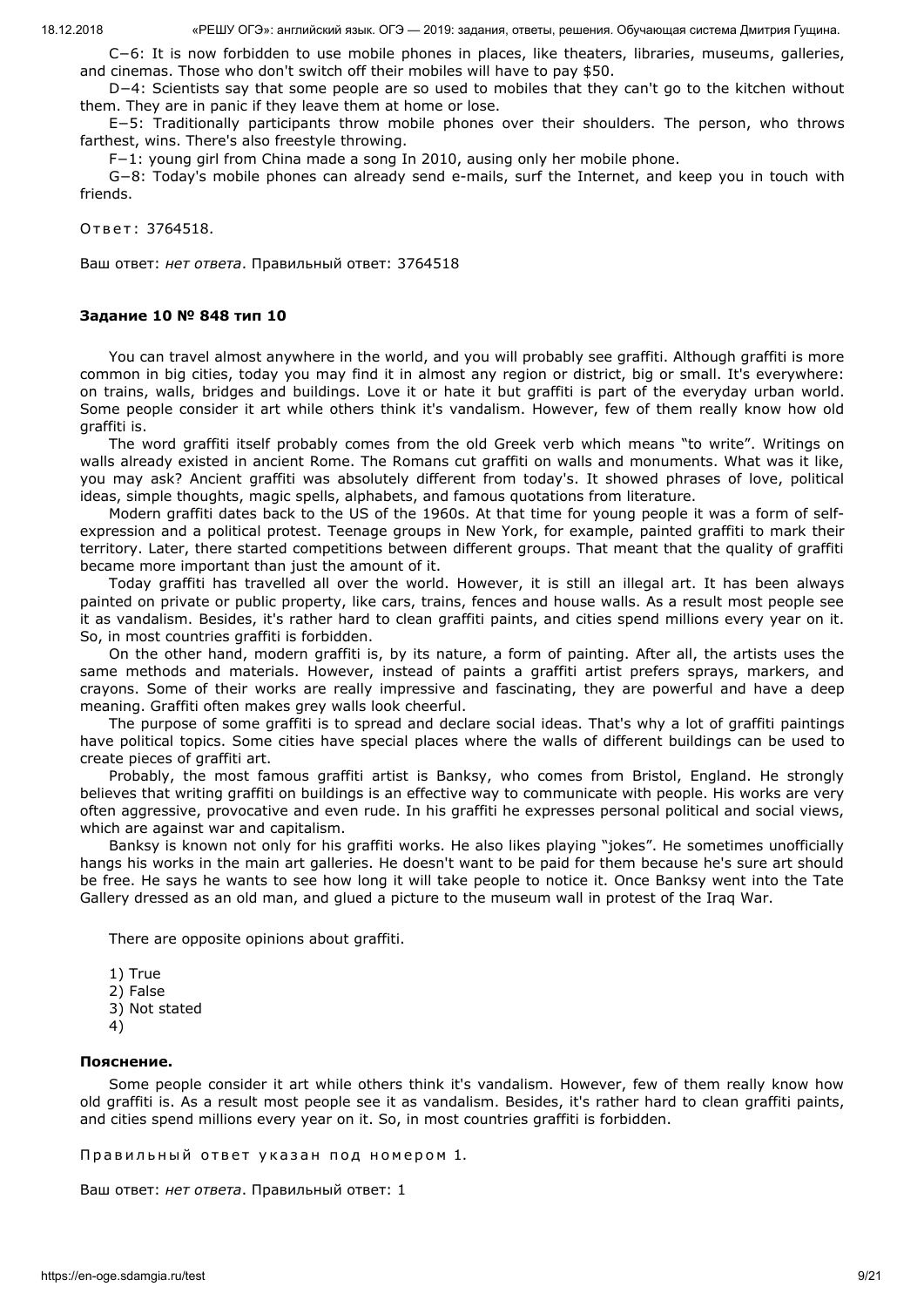#### **Задание 11 № 849 тип 11**

You can travel almost anywhere in the world, and you will probably see graffiti. Although graffiti is more common in big cities, today you may find it in almost any region or district, big or small. It's everywhere: on trains, walls, bridges and buildings. Love it or hate it but graffiti is part of the everyday urban world. Some people consider it art while others think it's vandalism. However, few of them really know how old graffiti is.

The word graffiti itself probably comes from the old Greek verb which means "to write". Writings on walls already existed in ancient Rome. The Romans cut graffiti on walls and monuments. What was it like, you may ask? Ancient graffiti was absolutely different from today's. It showed phrases of love, political ideas, simple thoughts, magic spells, alphabets, and famous quotations from literature.

Modern graffiti dates back to the US of the 1960s. At that time for young people it was a form of selfexpression and a political protest. Teenage groups in New York, for example, painted graffiti to mark their territory. Later, there started competitions between different groups. That meant that the quality of graffiti became more important than just the amount of it.

Today graffiti has travelled all over the world. However, it is still an illegal art. It has been always painted on private or public property, like cars, trains, fences and house walls. As a result most people see it as vandalism. Besides, it's rather hard to clean graffiti paints, and cities spend millions every year on it. So, in most countries graffiti is forbidden.

On the other hand, modern graffiti is, by its nature, a form of painting. After all, the artists uses the same methods and materials. However, instead of paints a graffiti artist prefers sprays, markers, and crayons. Some of their works are really impressive and fascinating, they are powerful and have a deep meaning. Graffiti often makes grey walls look cheerful.

The purpose of some graffiti is to spread and declare social ideas. That's why a lot of graffiti paintings have political topics. Some cities have special places where the walls of different buildings can be used to create pieces of graffiti art.

Probably, the most famous graffiti artist is Banksy, who comes from Bristol, England. He strongly believes that writing graffiti on buildings is an effective way to communicate with people. His works are very often aggressive, provocative and even rude. In his graffiti he expresses personal political and social views, which are against war and capitalism.

Banksy is known not only for his graffiti works. He also likes playing "jokes". He sometimes unofficially hangs his works in the main art galleries. He doesn't want to be paid for them because he's sure art should be free. He says he wants to see how long it will take people to notice it. Once Banksy went into the Tate Gallery dressed as an old man, and glued a picture to the museum wall in protest of the Iraq War.

Graffiti appeared only in the 20<sup>th</sup> century.

1) True

- 2) False
- 3) Not stated
- 4)

#### **Пояснение.**

Modern graffiti dates back to the US of the 1960s.

Правильный ответ указан под номером 2.

Ваш ответ: *нет ответа*. Правильный ответ: 2

#### **Задание 12 № 850 тип 12**

You can travel almost anywhere in the world, and you will probably see graffiti. Although graffiti is more common in big cities, today you may find it in almost any region or district, big or small. It's everywhere: on trains, walls, bridges and buildings. Love it or hate it but graffiti is part of the everyday urban world. Some people consider it art while others think it's vandalism. However, few of them really know how old graffiti is.

The word graffiti itself probably comes from the old Greek verb which means "to write". Writings on walls already existed in ancient Rome. The Romans cut graffiti on walls and monuments. What was it like, you may ask? Ancient graffiti was absolutely different from today's. It showed phrases of love, political ideas, simple thoughts, magic spells, alphabets, and famous quotations from literature.

Modern graffiti dates back to the US of the 1960s. At that time for young people it was a form of selfexpression and a political protest. Teenage groups in New York, for example, painted graffiti to mark their territory. Later, there started competitions between different groups. That meant that the quality of graffiti became more important than just the amount of it.

Today graffiti has travelled all over the world. However, it is still an illegal art. It has been always painted on private or public property, like cars, trains, fences and house walls. As a result most people see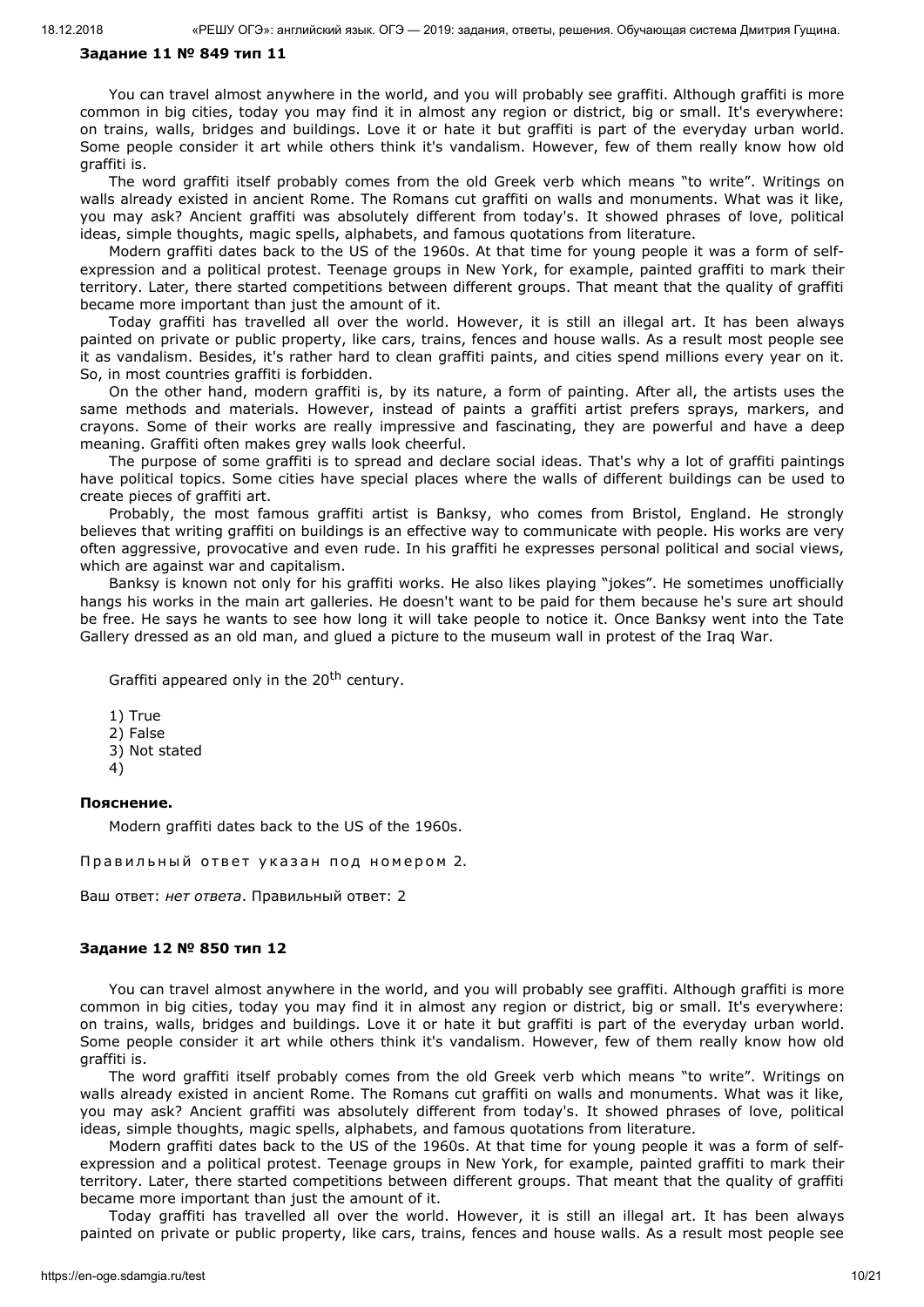it as vandalism. Besides, it's rather hard to clean graffiti paints, and cities spend millions every year on it. So, in most countries graffiti is forbidden.

On the other hand, modern graffiti is, by its nature, a form of painting. After all, the artists uses the same methods and materials. However, instead of paints a graffiti artist prefers sprays, markers, and crayons. Some of their works are really impressive and fascinating, they are powerful and have a deep meaning. Graffiti often makes grey walls look cheerful.

The purpose of some graffiti is to spread and declare social ideas. That's why a lot of graffiti paintings have political topics. Some cities have special places where the walls of different buildings can be used to create pieces of graffiti art.

Probably, the most famous graffiti artist is Banksy, who comes from Bristol, England. He strongly believes that writing graffiti on buildings is an effective way to communicate with people. His works are very often aggressive, provocative and even rude. In his graffiti he expresses personal political and social views, which are against war and capitalism.

Banksy is known not only for his graffiti works. He also likes playing "jokes". He sometimes unofficially hangs his works in the main art galleries. He doesn't want to be paid for them because he's sure art should be free. He says he wants to see how long it will take people to notice it. Once Banksy went into the Tate Gallery dressed as an old man, and glued a picture to the museum wall in protest of the Iraq War.

A number of the American graffiti fans later became well-known artists and designers.

1) True 2) False

3) Not stated

4)

## **Пояснение.**

No information.

Правильный ответ указан под номером 3.

Ваш ответ: *нет ответа*. Правильный ответ: 3

#### **Задание 13 № 851 тип 13**

You can travel almost anywhere in the world, and you will probably see graffiti. Although graffiti is more common in big cities, today you may find it in almost any region or district, big or small. It's everywhere: on trains, walls, bridges and buildings. Love it or hate it but graffiti is part of the everyday urban world. Some people consider it art while others think it's vandalism. However, few of them really know how old graffiti is.

The word graffiti itself probably comes from the old Greek verb which means "to write". Writings on walls already existed in ancient Rome. The Romans cut graffiti on walls and monuments. What was it like, you may ask? Ancient graffiti was absolutely different from today's. It showed phrases of love, political ideas, simple thoughts, magic spells, alphabets, and famous quotations from literature.

Modern graffiti dates back to the US of the 1960s. At that time for young people it was a form of selfexpression and a political protest. Teenage groups in New York, for example, painted graffiti to mark their territory. Later, there started competitions between different groups. That meant that the quality of graffiti became more important than just the amount of it.

Today graffiti has travelled all over the world. However, it is still an illegal art. It has been always painted on private or public property, like cars, trains, fences and house walls. As a result most people see it as vandalism. Besides, it's rather hard to clean graffiti paints, and cities spend millions every year on it. So, in most countries graffiti is forbidden.

On the other hand, modern graffiti is, by its nature, a form of painting. After all, the artists uses the same methods and materials. However, instead of paints a graffiti artist prefers sprays, markers, and crayons. Some of their works are really impressive and fascinating, they are powerful and have a deep meaning. Graffiti often makes grey walls look cheerful.

The purpose of some graffiti is to spread and declare social ideas. That's why a lot of graffiti paintings have political topics. Some cities have special places where the walls of different buildings can be used to create pieces of graffiti art.

Probably, the most famous graffiti artist is Banksy, who comes from Bristol, England. He strongly believes that writing graffiti on buildings is an effective way to communicate with people. His works are very often aggressive, provocative and even rude. In his graffiti he expresses personal political and social views, which are against war and capitalism.

Banksy is known not only for his graffiti works. He also likes playing "jokes". He sometimes unofficially hangs his works in the main art galleries. He doesn't want to be paid for them because he's sure art should be free. He says he wants to see how long it will take people to notice it. Once Banksy went into the Tate Gallery dressed as an old man, and glued a picture to the museum wall in protest of the Iraq War.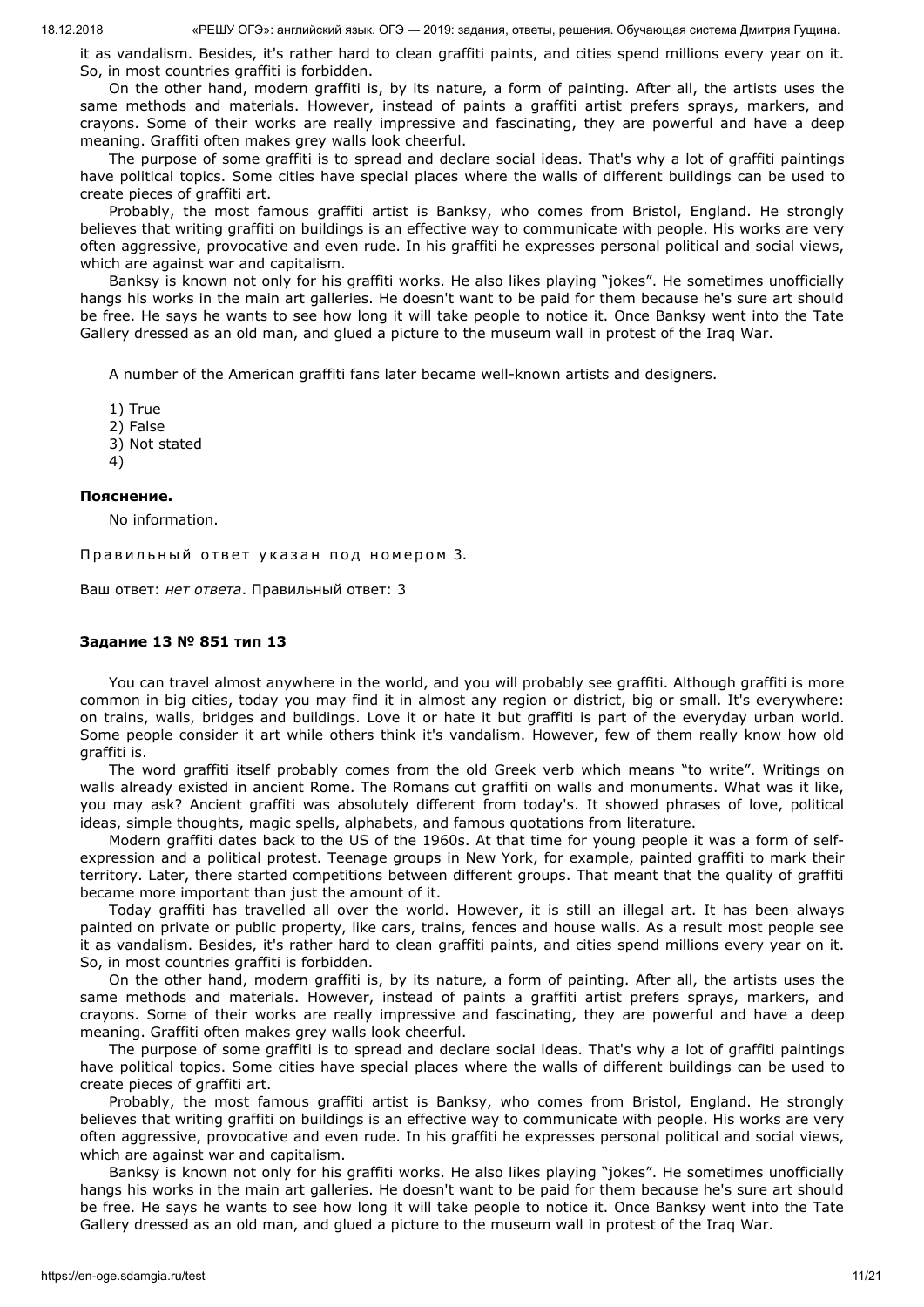Removing graffiti is very expensive for the city authorities.

1) True 2) False 3) Not stated 4)

#### **Пояснение.**

Besides, it's rather hard to clean graffiti paints, and cities spend millions every year on it. So, in most countries graffiti is forbidden.

Правильный ответ указан под номером 1.

Ваш ответ: *нет ответа*. Правильный ответ: 1

#### **Задание 14 № 852 тип 14**

You can travel almost anywhere in the world, and you will probably see graffiti. Although graffiti is more common in big cities, today you may find it in almost any region or district, big or small. It's everywhere: on trains, walls, bridges and buildings. Love it or hate it but graffiti is part of the everyday urban world. Some people consider it art while others think it's vandalism. However, few of them really know how old graffiti is.

The word graffiti itself probably comes from the old Greek verb which means "to write". Writings on walls already existed in ancient Rome. The Romans cut graffiti on walls and monuments. What was it like, you may ask? Ancient graffiti was absolutely different from today's. It showed phrases of love, political ideas, simple thoughts, magic spells, alphabets, and famous quotations from literature.

Modern graffiti dates back to the US of the 1960s. At that time for young people it was a form of selfexpression and a political protest. Teenage groups in New York, for example, painted graffiti to mark their territory. Later, there started competitions between different groups. That meant that the quality of graffiti became more important than just the amount of it.

Today graffiti has travelled all over the world. However, it is still an illegal art. It has been always painted on private or public property, like cars, trains, fences and house walls. As a result most people see it as vandalism. Besides, it's rather hard to clean graffiti paints, and cities spend millions every year on it. So, in most countries graffiti is forbidden.

On the other hand, modern graffiti is, by its nature, a form of painting. After all, the artists uses the same methods and materials. However, instead of paints a graffiti artist prefers sprays, markers, and crayons. Some of their works are really impressive and fascinating, they are powerful and have a deep meaning. Graffiti often makes grey walls look cheerful.

The purpose of some graffiti is to spread and declare social ideas. That's why a lot of graffiti paintings have political topics. Some cities have special places where the walls of different buildings can be used to create pieces of graffiti art.

Probably, the most famous graffiti artist is Banksy, who comes from Bristol, England. He strongly believes that writing graffiti on buildings is an effective way to communicate with people. His works are very often aggressive, provocative and even rude. In his graffiti he expresses personal political and social views, which are against war and capitalism.

Banksy is known not only for his graffiti works. He also likes playing "jokes". He sometimes unofficially hangs his works in the main art galleries. He doesn't want to be paid for them because he's sure art should be free. He says he wants to see how long it will take people to notice it. Once Banksy went into the Tate Gallery dressed as an old man, and glued a picture to the museum wall in protest of the Iraq War.

Graffiti and art have nothing in common.

- 1) True
- 2) False
- 3) Not stated
- 4)

#### **Пояснение.**

However, it is still an illegal art. On the other hand, modern graffiti is, by its nature, a form of painting.

Правильный ответ указан под номером 2.

Ваш ответ: *нет ответа*. Правильный ответ: 2

#### **Задание 15 № 853 тип 15**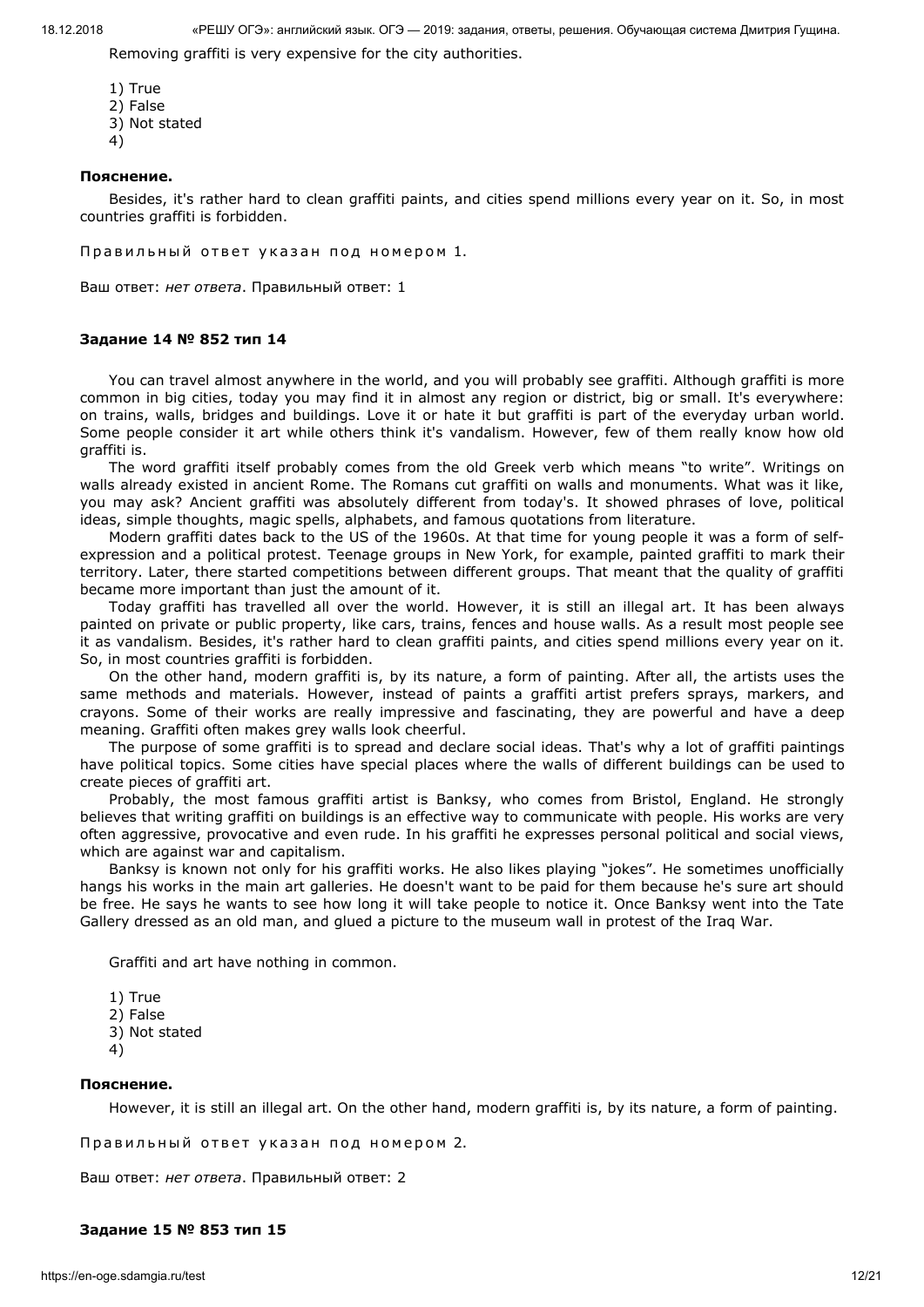You can travel almost anywhere in the world, and you will probably see graffiti. Although graffiti is more common in big cities, today you may find it in almost any region or district, big or small. It's everywhere: on trains, walls, bridges and buildings. Love it or hate it but graffiti is part of the everyday urban world. Some people consider it art while others think it's vandalism. However, few of them really know how old graffiti is.

The word graffiti itself probably comes from the old Greek verb which means "to write". Writings on walls already existed in ancient Rome. The Romans cut graffiti on walls and monuments. What was it like, you may ask? Ancient graffiti was absolutely different from today's. It showed phrases of love, political ideas, simple thoughts, magic spells, alphabets, and famous quotations from literature.

Modern graffiti dates back to the US of the 1960s. At that time for young people it was a form of selfexpression and a political protest. Teenage groups in New York, for example, painted graffiti to mark their territory. Later, there started competitions between different groups. That meant that the quality of graffiti became more important than just the amount of it.

Today graffiti has travelled all over the world. However, it is still an illegal art. It has been always painted on private or public property, like cars, trains, fences and house walls. As a result most people see it as vandalism. Besides, it's rather hard to clean graffiti paints, and cities spend millions every year on it. So, in most countries graffiti is forbidden.

On the other hand, modern graffiti is, by its nature, a form of painting. After all, the artists uses the same methods and materials. However, instead of paints a graffiti artist prefers sprays, markers, and crayons. Some of their works are really impressive and fascinating, they are powerful and have a deep meaning. Graffiti often makes grey walls look cheerful.

The purpose of some graffiti is to spread and declare social ideas. That's why a lot of graffiti paintings have political topics. Some cities have special places where the walls of different buildings can be used to create pieces of graffiti art.

Probably, the most famous graffiti artist is Banksy, who comes from Bristol, England. He strongly believes that writing graffiti on buildings is an effective way to communicate with people. His works are very often aggressive, provocative and even rude. In his graffiti he expresses personal political and social views, which are against war and capitalism.

Banksy is known not only for his graffiti works. He also likes playing "jokes". He sometimes unofficially hangs his works in the main art galleries. He doesn't want to be paid for them because he's sure art should be free. He says he wants to see how long it will take people to notice it. Once Banksy went into the Tate Gallery dressed as an old man, and glued a picture to the museum wall in protest of the Iraq War.

Politicians use graffiti to express their ideas and views.

1) True

- 2) False
- 3) Not stated
- 4)

## **Пояснение.**

The purpose of some graffiti is to spread and declare social ideas. That's why a lot of graffiti paintings have political topics.

Правильный ответ указан под номером 3.

Ваш ответ: *нет ответа*. Правильный ответ: 3

## **Задание 16 № 854 тип 16**

You can travel almost anywhere in the world, and you will probably see graffiti. Although graffiti is more common in big cities, today you may find it in almost any region or district, big or small. It's everywhere: on trains, walls, bridges and buildings. Love it or hate it but graffiti is part of the everyday urban world. Some people consider it art while others think it's vandalism. However, few of them really know how old graffiti is.

The word graffiti itself probably comes from the old Greek verb which means "to write". Writings on walls already existed in ancient Rome. The Romans cut graffiti on walls and monuments. What was it like, you may ask? Ancient graffiti was absolutely different from today's. It showed phrases of love, political ideas, simple thoughts, magic spells, alphabets, and famous quotations from literature.

Modern graffiti dates back to the US of the 1960s. At that time for young people it was a form of selfexpression and a political protest. Teenage groups in New York, for example, painted graffiti to mark their territory. Later, there started competitions between different groups. That meant that the quality of graffiti became more important than just the amount of it.

Today graffiti has travelled all over the world. However, it is still an illegal art. It has been always painted on private or public property, like cars, trains, fences and house walls. As a result most people see it as vandalism. Besides, it's rather hard to clean graffiti paints, and cities spend millions every year on it. So, in most countries graffiti is forbidden.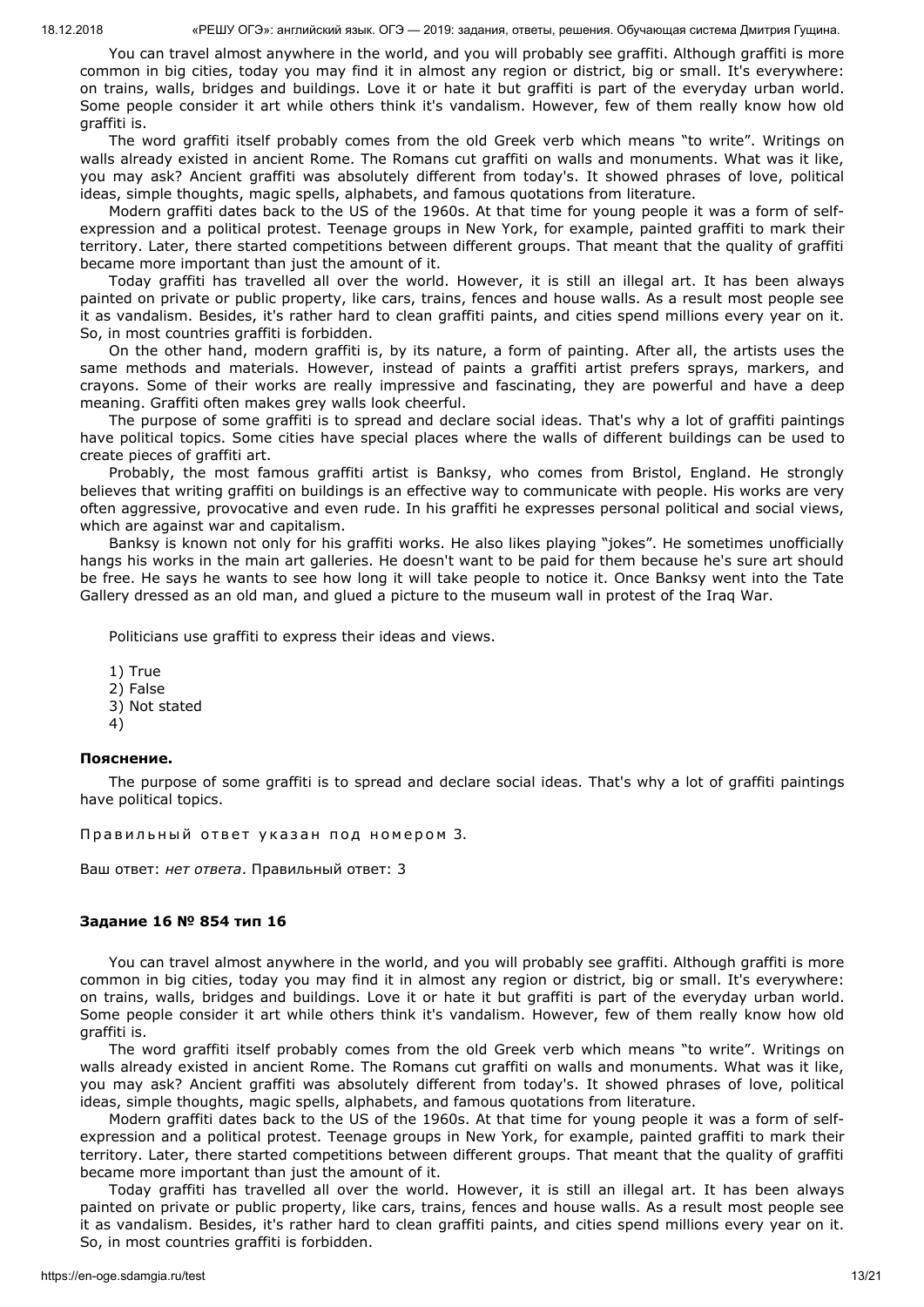On the other hand, modern graffiti is, by its nature, a form of painting. After all, the artists uses the same methods and materials. However, instead of paints a graffiti artist prefers sprays, markers, and crayons. Some of their works are really impressive and fascinating, they are powerful and have a deep meaning. Graffiti often makes grey walls look cheerful.

The purpose of some graffiti is to spread and declare social ideas. That's why a lot of graffiti paintings have political topics. Some cities have special places where the walls of different buildings can be used to create pieces of graffiti art.

Probably, the most famous graffiti artist is Banksy, who comes from Bristol, England. He strongly believes that writing graffiti on buildings is an effective way to communicate with people. His works are very often aggressive, provocative and even rude. In his graffiti he expresses personal political and social views, which are against war and capitalism.

Banksy is known not only for his graffiti works. He also likes playing "jokes". He sometimes unofficially hangs his works in the main art galleries. He doesn't want to be paid for them because he's sure art should be free. He says he wants to see how long it will take people to notice it. Once Banksy went into the Tate Gallery dressed as an old man, and glued a picture to the museum wall in protest of the Iraq War.

Banksy uses graffiti to share his ideas.

1) True

2) False

3) Not stated

4)

#### **Пояснение.**

In his graffiti he expresses personal political and social views, which are against war and capitalism.

Правильный ответ указан под номером 1.

Ваш ответ: *нет ответа*. Правильный ответ: 1

#### **Задание 17 № 855 тип 17**

You can travel almost anywhere in the world, and you will probably see graffiti. Although graffiti is more common in big cities, today you may find it in almost any region or district, big or small. It's everywhere: on trains, walls, bridges and buildings. Love it or hate it but graffiti is part of the everyday urban world. Some people consider it art while others think it's vandalism. However, few of them really know how old graffiti is.

The word graffiti itself probably comes from the old Greek verb which means "to write". Writings on walls already existed in ancient Rome. The Romans cut graffiti on walls and monuments. What was it like, you may ask? Ancient graffiti was absolutely different from today's. It showed phrases of love, political ideas, simple thoughts, magic spells, alphabets, and famous quotations from literature.

Modern graffiti dates back to the US of the 1960s. At that time for young people it was a form of selfexpression and a political protest. Teenage groups in New York, for example, painted graffiti to mark their territory. Later, there started competitions between different groups. That meant that the quality of graffiti became more important than just the amount of it.

Today graffiti has travelled all over the world. However, it is still an illegal art. It has been always painted on private or public property, like cars, trains, fences and house walls. As a result most people see it as vandalism. Besides, it's rather hard to clean graffiti paints, and cities spend millions every year on it. So, in most countries graffiti is forbidden.

On the other hand, modern graffiti is, by its nature, a form of painting. After all, the artists uses the same methods and materials. However, instead of paints a graffiti artist prefers sprays, markers, and crayons. Some of their works are really impressive and fascinating, they are powerful and have a deep meaning. Graffiti often makes grey walls look cheerful.

The purpose of some graffiti is to spread and declare social ideas. That's why a lot of graffiti paintings have political topics. Some cities have special places where the walls of different buildings can be used to create pieces of graffiti art.

Probably, the most famous graffiti artist is Banksy, who comes from Bristol, England. He strongly believes that writing graffiti on buildings is an effective way to communicate with people. His works are very often aggressive, provocative and even rude. In his graffiti he expresses personal political and social views, which are against war and capitalism.

Banksy is known not only for his graffiti works. He also likes playing "jokes". He sometimes unofficially hangs his works in the main art galleries. He doesn't want to be paid for them because he's sure art should be free. He says he wants to see how long it will take people to notice it. Once Banksy went into the Tate Gallery dressed as an old man, and glued a picture to the museum wall in protest of the Iraq War.

Banksy sells his works to art galleries and museums.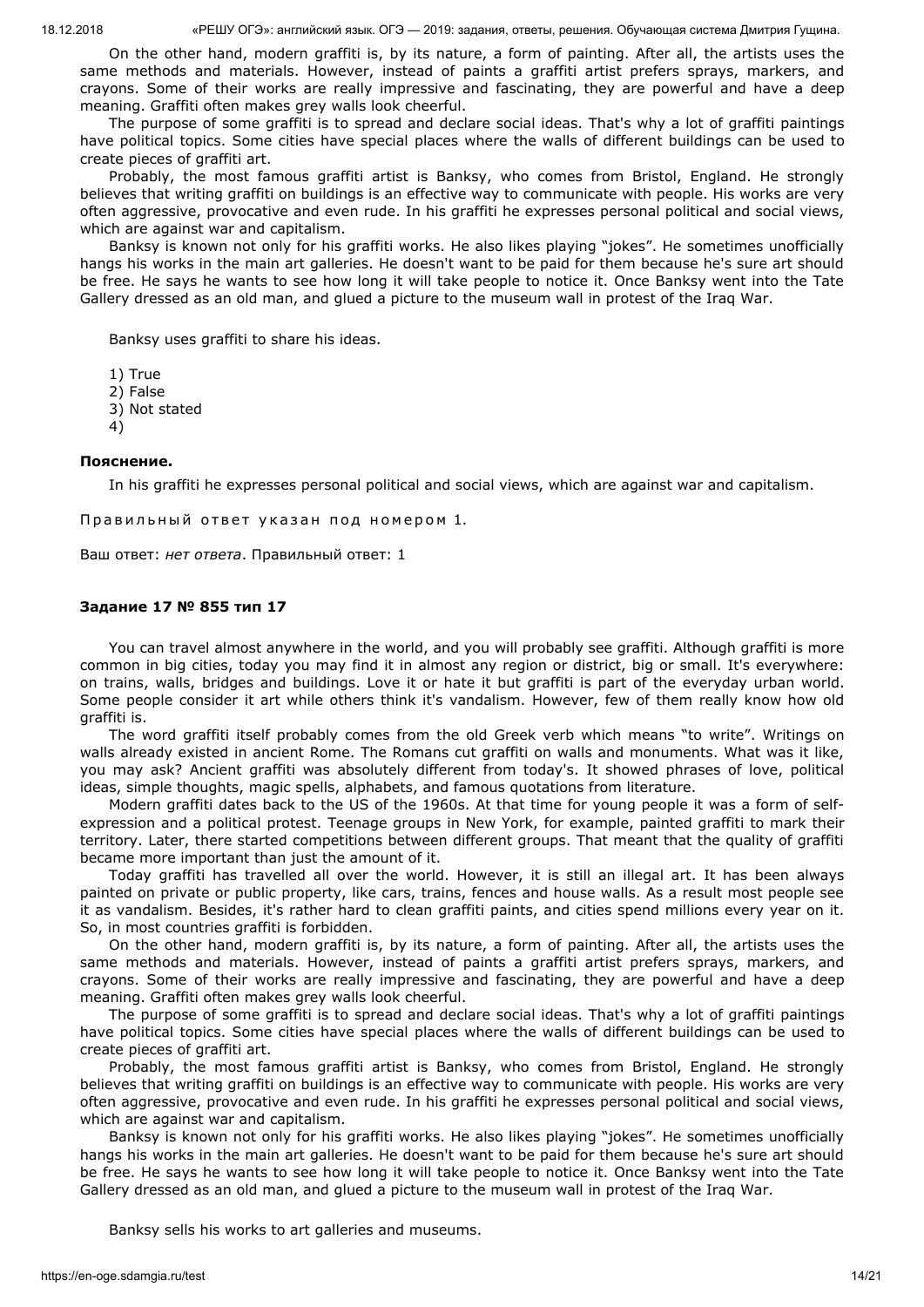- 1) True
- 2) False 3) Not stated
- 4)

## **Пояснение.**

He sometimes unofficially hangs his works in the main art galleries. He doesn't want to be paid for them because he's sure art should be free.

Ваш ответ: *нет ответа*. Правильный ответ: 2

## **Задание 18 № 1218 тип 18**

Jack always put off his homework because he wanted to watch television. At first his mother let him do this. However, after watching television, Jack \_\_\_\_\_\_\_\_\_\_\_\_\_\_\_\_\_\_ (NOT/WANT) to do anything either. He said: "I \_\_\_\_\_\_\_\_\_\_\_\_\_\_\_\_\_\_ (BE) too tired. I'll get up early tomorrow to do my homework". Naturally,  $t_{\text{max}}$  (WAKE) up late and went to school without doing his homework. At last his mother said: 'You can only watch TV when you've done your homework.' However, half an hour later, when she entered the room, she saw that Jack \_\_\_\_\_\_\_\_\_\_\_\_\_\_\_\_\_\_\_\_\_\_\_\_ (WATCH) TV! "I \_\_\_\_\_\_\_\_\_\_\_\_\_\_\_\_\_\_ (DO) my homework already!" Jack announced and turned back to the screen. His mum had a look at his exercise books. The homework was there, but it \_\_\_\_\_\_\_\_\_\_\_\_\_\_\_\_\_\_\_\_\_\_\_\_\_\_\_\_\_\_ (WRITE) carelessly and obviously contained lots of mistakes. "I wish Thomas Edison \_\_\_\_\_\_\_\_\_\_\_\_\_\_\_\_\_\_ (CAN) see how his invention affects some people." Jack's mother said. "Who's Thomas Edison?" asked Jack. "A great scientist. He studied electricity and he invented the light bulb to light our houses. Television wouldn't be possible without \_\_\_\_\_\_\_\_\_\_\_\_\_\_\_\_\_\_ (HE)." One day, in class, the teacher asked the students who Thomas Edison was. Jack answered at once: "He was the \_\_\_\_\_\_\_\_\_\_\_\_\_\_\_\_\_\_\_\_\_ (ONE) man who gave people the opportunity to watch television without candlelight."

Прочитайте приведённый ниже текст. Преобразуйте слово, напечатанное заглавными буквами в скобках так, чтобы оно грамматически соответствовало содержанию текста. Заполните пропуск полученным словом.

«Jack always put off his homework because he wanted to watch television.

At first his mother let him do this. However, after watching television, Jack \_\_\_\_\_\_\_\_ (NOT/WANT) to do anything either.»

## **Пояснение.**

повествование в прошедшем времени. законченное единичное действие — past simple.

Ваш ответ: *нет ответа*. Правильный ответ: didnotwant

## **Задание 19 № 1219 тип 19**

Jack always put off his homework because he wanted to watch television. At first his mother let him do this. However, after watching television, Jack \_\_\_\_\_\_\_\_\_\_\_\_\_\_\_\_\_\_ (NOT/WANT) to do anything either. He said: "I \_\_\_\_\_\_\_\_\_\_\_\_\_\_\_\_\_\_\_\_\_\_\_(BE) too tired. I'll get up early tomorrow to do my homework". Naturally, the next day he \_\_\_\_\_\_\_\_\_\_\_\_\_\_\_\_\_\_ (WAKE) up late and went to school without doing his homework. At last his mother said: 'You can only watch TV when you've done your homework.' However, half an hour later, when she entered the room, she saw that Jack \_\_\_\_\_\_\_\_\_\_\_\_\_\_\_\_\_\_\_\_\_\_ (WATCH) TV! "I (DO) my homework already!" Jack announced and turned back to the screen. His mum had a look at his exercise books. The homework was there, but it \_\_\_\_\_\_\_\_\_\_\_\_ (WRITE) carelessly and obviously contained lots of mistakes. "I wish Thomas Edison [CAN] see how his invention affects some people." Jack's mother said. "Who's Thomas Edison?" asked Jack. "A great scientist. He studied electricity and he invented the light bulb to light our houses. Television wouldn't be possible without \_\_\_\_\_\_\_\_\_\_\_\_\_\_\_\_\_\_ (HE)." One day, in class, the teacher asked the students who Thomas Edison was. Jack answered at once: "He was the \_\_\_\_\_\_\_\_\_\_\_\_\_\_\_\_\_\_ (ONE) man who gave people the opportunity to watch television without candlelight."

Прочитайте приведённый ниже текст. Преобразуйте слово, напечатанное заглавными буквами в скобках так, чтобы оно грамматически соответствовало содержанию текста. Заполните пропуск полученным словом.

«He said: "*I \_\_\_\_\_\_\_\_\_\_\_\_\_\_\_\_\_\_ (BE) too tired. I'll get up early tomorrow to do my homework*".»

#### **Пояснение.**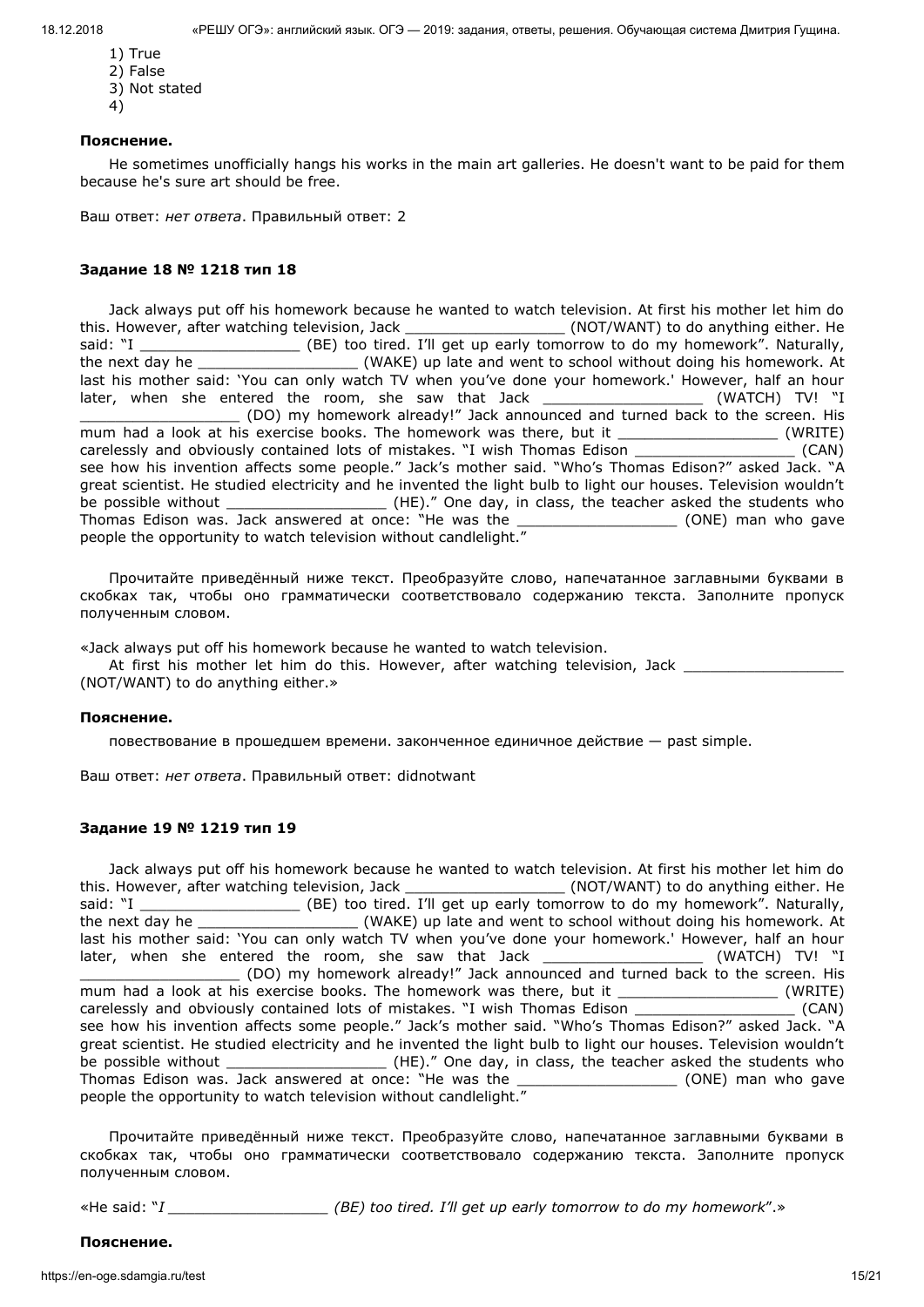По контексту понятно, что нужное время present simple (второе предложение служит тому подсказкой).

Ваш ответ: *нет ответа*. Правильный ответ: am

### **Задание 20 № 1220 тип 20**

Jack always put off his homework because he wanted to watch television. At first his mother let him do this. However, after watching television, Jack \_\_\_\_\_\_\_\_\_\_\_\_\_\_\_\_\_\_ (NOT/WANT) to do anything either. He said: "I \_\_\_\_\_\_\_\_\_\_\_\_\_\_\_\_\_\_ (BE) too tired. I'll get up early tomorrow to do my homework". Naturally, the next day he \_\_\_\_\_\_\_\_\_\_\_\_\_\_\_\_\_\_ (WAKE) up late and went to school without doing his homework. At last his mother said: 'You can only watch TV when you've done your homework.' However, half an hour later, when she entered the room, she saw that Jack \_\_\_\_\_\_\_\_\_\_\_\_\_\_\_\_\_\_\_\_\_\_\_\_\_\_\_\_ (WATCH) TV! "I (DO) my homework already!" Jack announced and turned back to the screen. His mum had a look at his exercise books. The homework was there, but it \_\_\_\_\_\_\_\_\_\_\_\_\_\_\_\_\_\_\_\_\_\_\_ (WRITE) carelessly and obviously contained lots of mistakes. "I wish Thomas Edison \_\_\_\_\_\_\_\_\_\_\_\_\_\_\_\_\_\_ (CAN) see how his invention affects some people." Jack's mother said. "Who's Thomas Edison?" asked Jack. "A great scientist. He studied electricity and he invented the light bulb to light our houses. Television wouldn't be possible without \_\_\_\_\_\_\_\_\_\_\_\_\_\_\_\_\_\_ (HE)." One day, in class, the teacher asked the students who Thomas Edison was. Jack answered at once: "He was the \_\_\_\_\_\_\_\_\_\_\_\_\_\_\_\_\_\_ (ONE) man who gave people the opportunity to watch television without candlelight."

Прочитайте приведённый ниже текст. Преобразуйте слово, напечатанное заглавными буквами в скобках так, чтобы оно грамматически соответствовало содержанию текста. Заполните пропуск полученным словом.

«Naturally, the next day he equal to the control (WAKE) up late and went to school without doing his homework.»

#### **Пояснение.**

череда законченных событий в прошлом. past simple.

Ваш ответ: *нет ответа*. Правильный ответ: woke

#### **Задание 21 № 1221 тип 21**

Jack always put off his homework because he wanted to watch television. At first his mother let him do<br>However, after watching television, Jack \_\_\_\_\_\_\_\_\_\_\_\_\_\_\_\_\_\_\_\_\_\_\_(NOT/WANT) to do anything either. He this. However, after watching television, Jack \_\_\_\_\_\_\_\_\_\_\_\_\_\_\_\_\_\_ (NOT/WANT) to do anything either. He said: "I \_\_\_\_\_\_\_\_\_\_\_\_\_\_\_\_\_\_ (BE) too tired. I'll get up early tomorrow to do my homework". Naturally, the next day he \_\_\_\_\_\_\_\_\_\_\_\_\_\_\_\_\_\_ (WAKE) up late and went to school without doing his homework. At last his mother said: 'You can only watch TV when you've done your homework.' However, half an hour<br>later, when she entered the room, she saw that Jack (WATCH) TV! "I later, when she entered the room, she saw that Jack  $\Box$ (DO) my homework already!" Jack announced and turned back to the screen. His mum had a look at his exercise books. The homework was there, but it \_\_\_\_\_\_\_\_\_\_\_\_\_\_\_\_\_\_\_\_\_\_ (WRITE) carelessly and obviously contained lots of mistakes. "I wish Thomas Edison \_\_\_\_\_\_\_\_\_\_\_\_\_\_\_\_\_\_ (CAN) see how his invention affects some people." Jack's mother said. "Who's Thomas Edison?" asked Jack. "A great scientist. He studied electricity and he invented the light bulb to light our houses. Television wouldn't<br>(HE)." One day, in class, the teacher asked the students who  $b =$  (HE)." One day, in class, the teacher asked the students who Thomas Edison was. Jack answered at once: "He was the \_\_\_\_\_\_\_\_\_\_\_\_\_\_\_\_\_\_ (ONE) man who gave people the opportunity to watch television without candlelight."

Прочитайте приведённый ниже текст. Преобразуйте слово, напечатанное заглавными буквами в скобках так, чтобы оно грамматически соответствовало содержанию текста. Заполните пропуск полученным словом.

«At last his mother said: '*You can only watch TV when you've done your homework.*' However, half an hour later, when she entered the room, she saw that Jack and the result of WATCH) TV!»

#### **Пояснение.**

конструкция 2v + doing something. глагол в прошедшем времени + деепричастие.

Ваш ответ: *нет ответа*. Правильный ответ: waswatching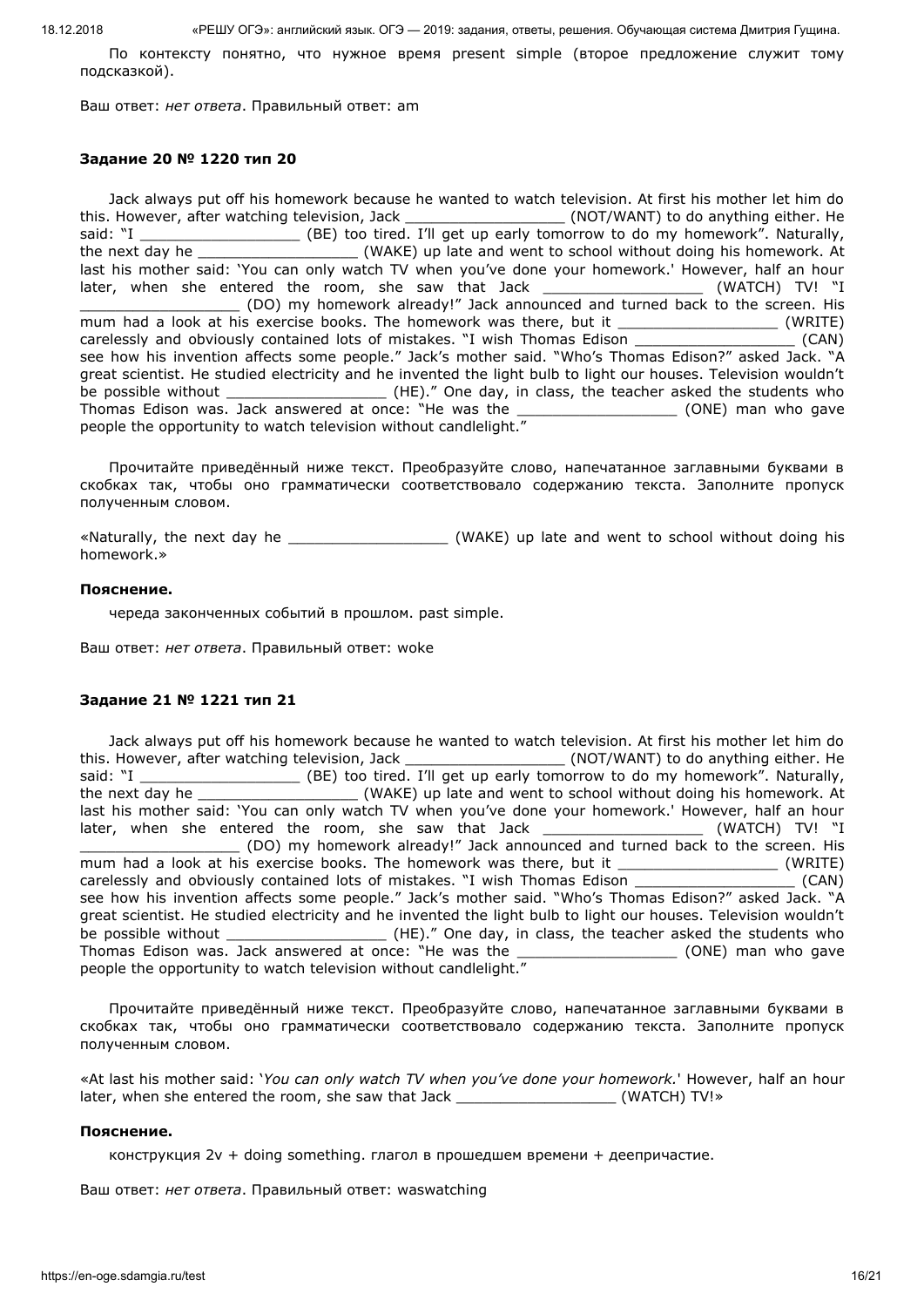## **Задание 22 № 1222 тип 22**

Jack always put off his homework because he wanted to watch television. At first his mother let him do this. However, after watching television, Jack \_\_\_\_\_\_\_\_\_\_\_\_\_\_\_\_\_\_ (NOT/WANT) to do anything either. He said: "I \_\_\_\_\_\_\_\_\_\_\_\_\_\_\_\_\_\_ (BE) too tired. I'll get up early tomorrow to do my homework". Naturally, the next day he \_\_\_\_\_\_\_\_\_\_\_\_\_\_\_\_\_\_ (WAKE) up late and went to school without doing his homework. At last his mother said: 'You can only watch TV when you've done your homework.' However, half an hour later, when she entered the room, she saw that Jack \_\_\_\_\_\_\_\_\_\_\_\_\_\_\_\_\_\_\_\_\_\_\_ (WATCH) TV! "I (DO) my homework already!" Jack announced and turned back to the screen. His mum had a look at his exercise books. The homework was there, but it \_\_\_\_\_\_\_\_\_\_\_\_\_\_\_\_\_\_\_\_\_\_\_\_\_ (WRITE) carelessly and obviously contained lots of mistakes. "I wish Thomas Edison \_\_\_\_\_\_\_\_\_\_\_\_\_\_\_\_\_\_ (CAN) see how his invention affects some people." Jack's mother said. "Who's Thomas Edison?" asked Jack. "A great scientist. He studied electricity and he invented the light bulb to light our houses. Television wouldn't be possible without \_\_\_\_\_\_\_\_\_\_\_\_\_\_\_\_\_\_ (HE)." One day, in class, the teacher asked the students who Thomas Edison was. Jack answered at once: "He was the \_\_\_\_\_\_\_\_\_\_\_\_\_\_\_\_\_\_ (ONE) man who gave people the opportunity to watch television without candlelight."

Прочитайте приведённый ниже текст. Преобразуйте слово, напечатанное заглавными буквами в скобках так, чтобы оно грамматически соответствовало содержанию текста. Заполните пропуск полученным словом.

«*"I \_\_\_\_\_\_\_\_\_\_\_\_\_\_\_\_\_\_ (DO) my homework already!"* Jack announced and turned back to the screen. His mum had a look at his exercise books.»

#### **Пояснение.**

слово подсказка already — указывает на время present perfect

Ваш ответ: *нет ответа*. Правильный ответ: have done

## **Задание 23 № 1223 тип 23**

Jack always put off his homework because he wanted to watch television. At first his mother let him do this. However, after watching television, Jack \_\_\_\_\_\_\_\_\_\_\_\_\_\_\_\_\_\_ (NOT/WANT) to do anything either. He said: "I \_\_\_\_\_\_\_\_\_\_\_\_\_\_\_\_\_\_ (BE) too tired. I'll get up early tomorrow to do my homework". Naturally, the next day he \_\_\_\_\_\_\_\_\_\_\_\_\_\_\_\_\_\_ (WAKE) up late and went to school without doing his homework. At last his mother said: 'You can only watch TV when you've done your homework.' However, half an hour later, when she entered the room, she saw that Jack \_\_\_\_\_\_\_\_\_\_\_\_\_\_\_\_\_\_\_\_\_\_\_ (WATCH) TV! "I \_\_\_\_\_\_\_\_\_\_\_\_\_\_\_\_\_\_ (DO) my homework already!" Jack announced and turned back to the screen. His mum had a look at his exercise books. The homework was there, but it \_\_\_\_\_\_\_\_\_\_\_\_\_\_\_\_\_\_\_\_\_\_\_ (WRITE) carelessly and obviously contained lots of mistakes. "I wish Thomas Edison \_\_\_\_\_\_\_\_\_\_\_\_\_\_\_\_\_\_ (CAN) see how his invention affects some people." Jack's mother said. "Who's Thomas Edison?" asked Jack. "A great scientist. He studied electricity and he invented the light bulb to light our houses. Television wouldn't be possible without \_\_\_\_\_\_\_\_\_\_\_\_\_\_\_\_\_\_ (HE)." One day, in class, the teacher asked the students who Thomas Edison was. Jack answered at once: "He was the \_\_\_\_\_\_\_\_\_\_\_\_\_\_\_\_\_\_ (ONE) man who gave people the opportunity to watch television without candlelight."

Прочитайте приведённый ниже текст. Преобразуйте слово, напечатанное заглавными буквами в скобках так, чтобы оно грамматически соответствовало содержанию текста. Заполните пропуск полученным словом.

«The homework was there, but it \_\_\_\_\_\_\_\_\_\_\_\_\_\_\_\_\_\_ (WRITE) carelessly and obviously contained lots of mistakes.»

#### **Пояснение.**

Пассивный залог. вспомогательный глагол в прошедшем времени + 3-я форма глагола.

Ваш ответ: *нет ответа*. Правильный ответ: was written

#### **Задание 24 № 1224 тип 24**

Jack always put off his homework because he wanted to watch television. At first his mother let him do this. However, after watching television, Jack \_\_\_\_\_\_\_\_\_\_\_\_\_\_\_\_\_\_ (NOT/WANT) to do anything either. He said: "I \_\_\_\_\_\_\_\_\_\_\_\_\_\_\_\_\_\_\_\_\_\_\_\_\_ (BE) too tired. I'll get up early tomorrow to do my homework". Naturally, the next day he \_\_\_\_\_\_\_\_\_\_\_\_\_\_\_\_\_\_ (WAKE) up late and went to school without doing his homework. At last his mother said: 'You can only watch TV when you've done your homework.' However, half an hour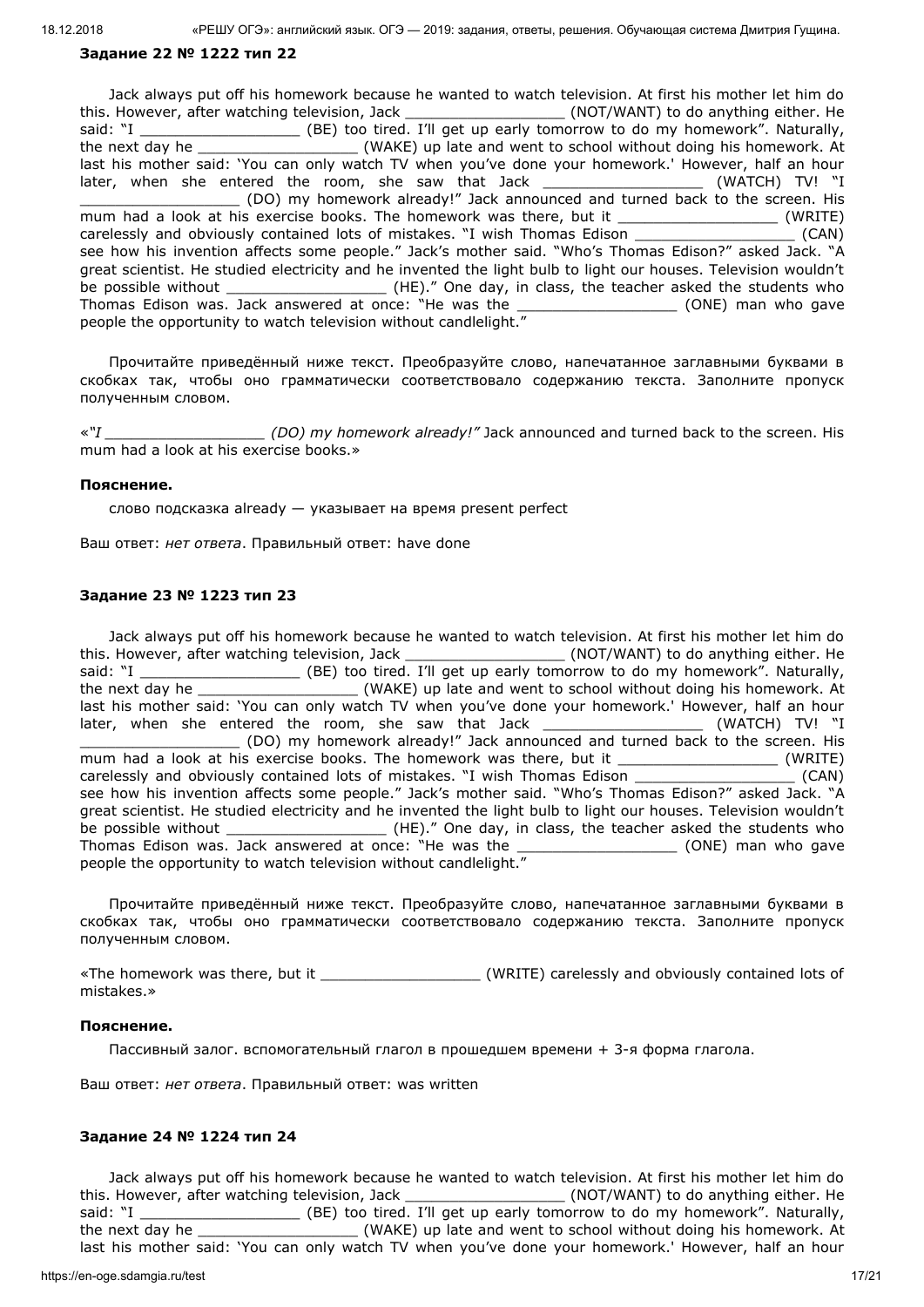later, when she entered the room, she saw that Jack \_\_\_\_\_\_\_\_\_\_\_\_\_\_\_\_\_\_\_\_\_\_\_\_\_\_\_\_ (WATCH) TV! "I \_\_\_\_\_\_\_\_\_\_\_\_\_\_\_\_\_\_ (DO) my homework already!" Jack announced and turned back to the screen. His mum had a look at his exercise books. The homework was there, but it \_\_\_\_\_\_\_\_\_\_\_\_\_\_\_\_\_\_\_\_\_\_ (WRITE) carelessly and obviously contained lots of mistakes. "I wish Thomas Edison \_\_\_\_\_\_\_\_\_\_\_\_\_\_\_\_\_\_ (CAN) see how his invention affects some people." Jack's mother said. "Who's Thomas Edison?" asked Jack. "A great scientist. He studied electricity and he invented the light bulb to light our houses. Television wouldn't be possible without \_\_\_\_\_\_\_\_\_\_\_\_\_\_\_\_\_\_ (HE)." One day, in class, the teacher asked the students who Thomas Edison was. Jack answered at once: "He was the \_\_\_\_\_\_\_\_\_\_\_\_\_\_\_\_\_\_\_\_\_\_\_\_\_(ONE) man who gave people the opportunity to watch television without candlelight."

Прочитайте приведённый ниже текст. Преобразуйте слово, напечатанное заглавными буквами в скобках так, чтобы оно грамматически соответствовало содержанию текста. Заполните пропуск полученным словом.

«"*I wish Thomas Edison \_\_\_\_\_\_\_\_\_\_\_\_\_\_\_\_\_\_ (CAN) see how his invention affects some people.*" Jack's mother said.»

#### **Пояснение.**

сослагательное наклонение. i wish — условное (я бы хотел)

Ваш ответ: *нет ответа*. Правильный ответ: could

## **Задание 25 № 1225 тип 25**

Jack always put off his homework because he wanted to watch television. At first his mother let him do this. However, after watching television, Jack \_\_\_\_\_\_\_\_\_\_\_\_\_\_\_\_\_\_ (NOT/WANT) to do anything either. He said: "I \_\_\_\_\_\_\_\_\_\_\_\_\_\_\_\_\_\_\_\_\_\_\_\_\_\_ (BE) too tired. I'll get up early tomorrow to do my homework". Naturally, the next day he \_\_\_\_\_\_\_\_\_\_\_\_\_\_\_\_\_\_ (WAKE) up late and went to school without doing his homework. At last his mother said: 'You can only watch TV when you've done your homework.' However, half an hour later, when she entered the room, she saw that Jack \_\_\_\_\_\_\_\_\_\_\_\_\_\_\_\_\_\_ (WATCH) TV! "I \_\_\_\_\_\_\_\_\_\_\_\_\_\_\_\_\_\_ (DO) my homework already!" Jack announced and turned back to the screen. His mum had a look at his exercise books. The homework was there, but it \_\_\_\_\_\_\_\_\_\_\_\_\_\_\_\_\_\_\_\_\_\_\_ (WRITE) carelessly and obviously contained lots of mistakes. "I wish Thomas Edison \_\_\_\_\_\_\_\_\_\_\_\_\_\_\_\_\_\_ (CAN) see how his invention affects some people." Jack's mother said. "Who's Thomas Edison?" asked Jack. "A great scientist. He studied electricity and he invented the light bulb to light our houses. Television wouldn't be possible without \_\_\_\_\_\_\_\_\_\_\_\_\_\_\_\_\_\_ (HE)." One day, in class, the teacher asked the students who Thomas Edison was. Jack answered at once: "He was the \_\_\_\_\_\_\_\_\_\_\_\_\_\_\_\_\_\_\_\_\_\_\_\_\_(ONE) man who gave people the opportunity to watch television without candlelight."

Прочитайте приведённый ниже текст. Преобразуйте слово, напечатанное заглавными буквами в скобках так, чтобы оно грамматически соответствовало содержанию текста. Заполните пропуск полученным словом.

"*Who's Thomas Edison?*" asked Jack.

"*A great scientist. He studied electricity and he invented the light bulb to light our houses. Television wouldn't be possible without \_\_\_\_\_\_\_\_\_\_\_\_\_\_\_\_\_\_ (HE).*"

#### **Пояснение.**

Дополнение. Без кого? Without him.

Ваш ответ: *нет ответа*. Правильный ответ: him

#### **Задание 26 № 1226 тип 26**

Jack always put off his homework because he wanted to watch television. At first his mother let him do this. However, after watching television, Jack \_\_\_\_\_\_\_\_\_\_\_\_\_\_\_\_\_\_ (NOT/WANT) to do anything either. He said: "I \_\_\_\_\_\_\_\_\_\_\_\_\_\_\_\_\_\_\_\_\_\_\_\_\_\_ (BE) too tired. I'll get up early tomorrow to do my homework". Naturally, the next day he \_\_\_\_\_\_\_\_\_\_\_\_\_\_\_\_\_\_ (WAKE) up late and went to school without doing his homework. At last his mother said: 'You can only watch TV when you've done your homework.' However, half an hour later, when she entered the room, she saw that Jack \_\_\_\_\_\_\_\_\_\_\_\_\_\_\_\_\_\_ (WATCH) TV! "I \_\_\_\_\_\_\_\_\_\_\_\_\_\_\_\_\_\_ (DO) my homework already!" Jack announced and turned back to the screen. His mum had a look at his exercise books. The homework was there, but it \_\_\_\_\_\_\_\_\_\_\_\_\_\_\_\_\_\_\_\_\_\_ (WRITE) carelessly and obviously contained lots of mistakes. "I wish Thomas Edison \_\_\_\_\_\_\_\_\_\_\_\_\_\_\_\_\_\_\_\_\_\_\_\_ (CAN) see how his invention affects some people." Jack's mother said. "Who's Thomas Edison?" asked Jack. "A great scientist. He studied electricity and he invented the light bulb to light our houses. Television wouldn't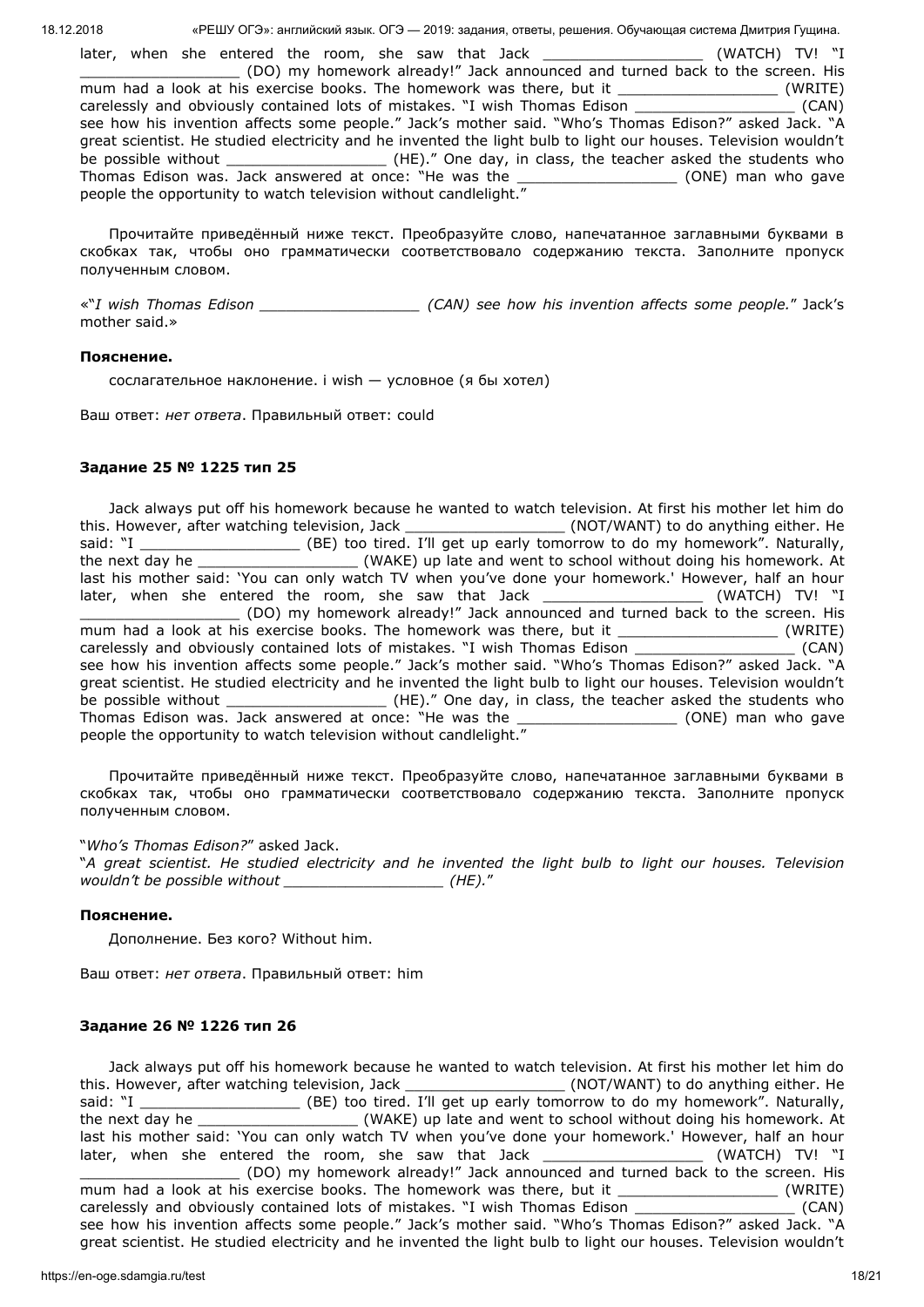be possible without \_\_\_\_\_\_\_\_\_\_\_\_\_\_\_\_\_\_ (HE)." One day, in class, the teacher asked the students who Thomas Edison was. Jack answered at once: "He was the \_\_\_\_\_\_\_\_\_\_\_\_\_\_\_\_\_\_ (ONE) man who gave people the opportunity to watch television without candlelight."

Прочитайте приведённый ниже текст. Преобразуйте слово, напечатанное заглавными буквами в скобках так, чтобы оно грамматически соответствовало содержанию текста. Заполните пропуск полученным словом.

«One day, in class, the teacher asked the students who Thomas Edison was. Jack answered at once: "*He was the \_\_\_\_\_\_\_\_\_\_\_\_\_\_\_\_\_\_ (ONE) man who gave people the opportunity to watch television without candlelight.*"»

### **Пояснение.**

требуется порядковое числительное (the first)

Ваш ответ: *нет ответа*. Правильный ответ: first

## **Задание 27 № 98 тип 27**

Every year the world goes dark for one hour, the Earth Hour. The event is organised by the \_\_\_\_\_\_\_\_\_\_\_\_\_\_\_\_\_\_(NATION) World Wildlife Fund. At tourist destinations, in offices and private homes, lights are switched off for one hour at \_\_\_\_\_\_\_\_\_\_\_\_\_\_\_\_\_\_\_\_\_(EXACT) 8:00 pm. The idea is to show that our planet is in danger and it needs care and **the same and the contract (PROTECT)**. It's \_\_\_\_\_\_\_\_\_\_\_\_\_\_\_\_\_\_(POSSIBLE) to remain indifferent to changes in the climate which go on and on. The Earth Hour is not about saving an hour's electricity. It's about realising that we live on a  $(MONDER)$  planet and need to look after it  $-$  not just for an hour a year but every day. The Earth Hour is a part of an \_\_\_\_\_\_\_\_\_\_\_\_\_\_\_\_\_\_\_(ECOLOGY) education whose aim is to make people understand their responsibility to the planet.

Прочитайте приведённый ниже текст. Преобразуйте слово, напечатанное заглавными буквами в скобках так, чтобы оно лексически и грамматически соответствовало содержанию текста. Заполните пропуск полученным словом.

*«Every year the world goes dark for one hour, the Earth Hour. The event is organised by the \_\_\_\_\_\_\_\_\_\_\_\_\_\_\_(NATION) World Wildlife Fund.»*

#### **Пояснение.**

Adjective: al — international.

Ваш ответ: *нет ответа*. Правильный ответ: international

#### **Задание 28 № 99 тип 28**

Every year the world goes dark for one hour, the Earth Hour. The event is organised by the \_\_\_\_\_\_\_\_\_\_\_\_\_\_\_\_\_\_(NATION) World Wildlife Fund. At tourist destinations, in offices and private homes, lights are switched off for one hour at  $(EXACT) 8:00$  pm. The idea is to show that our planet is in danger and it needs care and the state of the contract (PROTECT). It's \_\_\_\_\_\_\_\_\_\_\_\_\_\_\_\_\_\_(POSSIBLE) to remain indifferent to changes in the climate which go on and on. The Earth Hour is not about saving an hour's electricity. It's about realising that we live on a (WONDER) planet and need to look after it  $-$  not just for an hour a year but every day. The Earth Hour is a part of an **Example 20** (ECOLOGY) education whose aim is to make people understand their responsibility to the planet.

Прочитайте приведённый ниже текст. Преобразуйте слово, напечатанное заглавными буквами в скобках так, чтобы оно грамматически соответствовало содержанию текста. Заполните пропуск полученным словом.

*«At tourist destinations, in offices and private homes, lights are switched off for one hour at \_\_\_\_\_\_\_\_\_\_\_\_\_\_\_\_\_\_(EXACT) 8:00 pm.»*

#### **Пояснение.**

Adverb:  $Iy$  – exactly.

Ваш ответ: *нет ответа*. Правильный ответ: exactly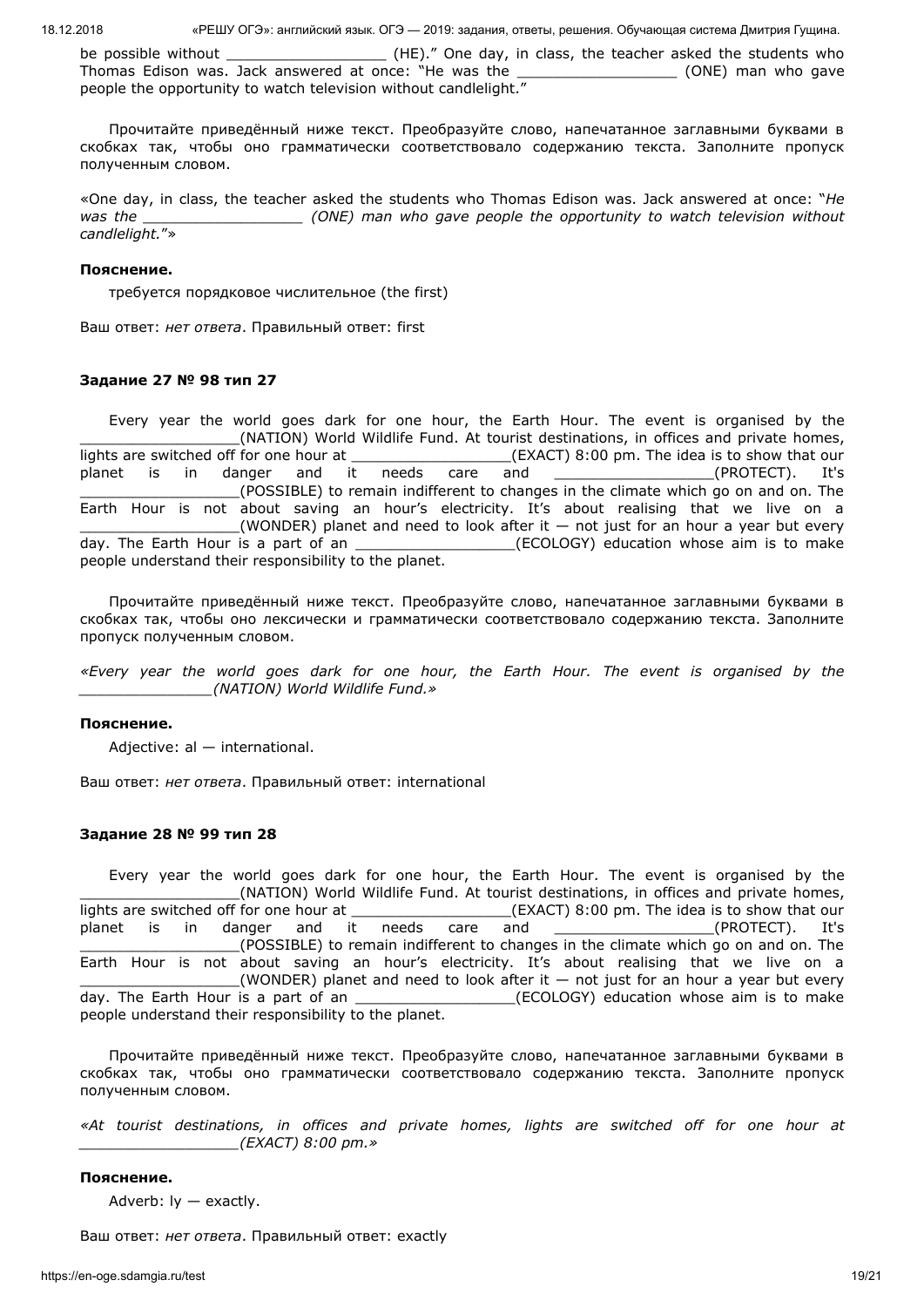#### **Задание 29 № 100 тип 29**

Every year the world goes dark for one hour, the Earth Hour. The event is organised by the \_\_\_\_\_\_\_\_\_\_\_\_\_\_\_\_\_\_(NATION) World Wildlife Fund. At tourist destinations, in offices and private homes, lights are switched off for one hour at  $(EXACT) 8:00$  pm. The idea is to show that our planet is in danger and it needs care and **the same of the care in the same (PROTECT)**. It's (POSSIBLE) to remain indifferent to changes in the climate which go on and on. The Earth Hour is not about saving an hour's electricity. It's about realising that we live on a (WONDER) planet and need to look after it  $-$  not just for an hour a year but every day. The Earth Hour is a part of an **Example 20** (ECOLOGY) education whose aim is to make people understand their responsibility to the planet.

Прочитайте приведённый ниже текст. Преобразуйте слово, напечатанное заглавными буквами в скобках так, чтобы оно грамматически соответствовало содержанию текста. Заполните пропуск полученным словом.

*«The idea is to show that our planet is in danger and it needs care and \_\_\_\_\_\_\_\_\_\_\_\_\_\_\_\_\_\_(PROTECT).»*

#### **Пояснение.**

A noun: ion — protection.

Ваш ответ: *нет ответа*. Правильный ответ: protection

#### **Задание 30 № 101 тип 30**

Every year the world goes dark for one hour, the Earth Hour. The event is organised by the \_\_\_\_\_\_\_\_\_\_\_\_\_\_\_\_\_\_(NATION) World Wildlife Fund. At tourist destinations, in offices and private homes, lights are switched off for one hour at \_\_\_\_\_\_\_\_\_\_\_\_\_\_\_\_\_\_\_\_\_(EXACT) 8:00 pm. The idea is to show that our planet is in danger and it needs care and \_\_\_\_\_\_\_\_\_\_\_\_\_\_\_\_\_\_(PROTECT). It's \_\_\_\_\_\_\_\_\_\_\_\_\_\_\_\_\_\_(POSSIBLE) to remain indifferent to changes in the climate which go on and on. The Earth Hour is not about saving an hour's electricity. It's about realising that we live on a  $(MONDER)$  planet and need to look after it  $-$  not just for an hour a year but every day. The Earth Hour is a part of an \_\_\_\_\_\_\_\_\_\_\_\_\_\_\_\_\_\_\_\_(ECOLOGY) education whose aim is to make people understand their responsibility to the planet.

Прочитайте приведённый ниже текст. Преобразуйте слово, напечатанное заглавными буквами в скобках так, чтобы оно грамматически соответствовало содержанию текста. Заполните пропуск полученным словом.

*«It's \_\_\_\_\_\_\_\_\_\_\_\_\_\_\_\_\_\_(POSSIBLE) to remain indifferent to changes in the climate which go on and on.»*

#### **Пояснение.**

Negative prefix:  $im - imposible$ .

Ваш ответ: *нет ответа*. Правильный ответ: impossible

#### **Задание 31 № 102 тип 31**

Every year the world goes dark for one hour, the Earth Hour. The event is organised by the \_\_\_\_\_\_\_\_\_\_\_\_\_\_\_\_\_\_(NATION) World Wildlife Fund. At tourist destinations, in offices and private homes, lights are switched off for one hour at  $(EXACT) 8:00$  pm. The idea is to show that our planet is in danger and it needs care and **the same of the care in the case of the case** (PROTECT). It's \_\_\_\_\_\_\_\_\_\_\_\_\_\_\_\_\_\_(POSSIBLE) to remain indifferent to changes in the climate which go on and on. The Earth Hour is not about saving an hour's electricity. It's about realising that we live on a  $\frac{1}{100}$  (WONDER) planet and need to look after it  $-$  not just for an hour a year but every day. The Earth Hour is a part of an  $\frac{1}{100}$  (ECOLOGY) education whose aim is to make  $\Box$ (ECOLOGY) education whose aim is to make people understand their responsibility to the planet.

Прочитайте приведённый ниже текст. Преобразуйте слово, напечатанное заглавными буквами в скобках так, чтобы оно грамматически соответствовало содержанию текста. Заполните пропуск полученным словом.

*«The Earth Hour is not about saving an hour's electricity. It's about realising that we live on a \_\_\_\_\_\_\_\_\_\_\_\_\_\_\_\_\_\_(WONDER) planet and need to look after it — not just for an hour a year but every*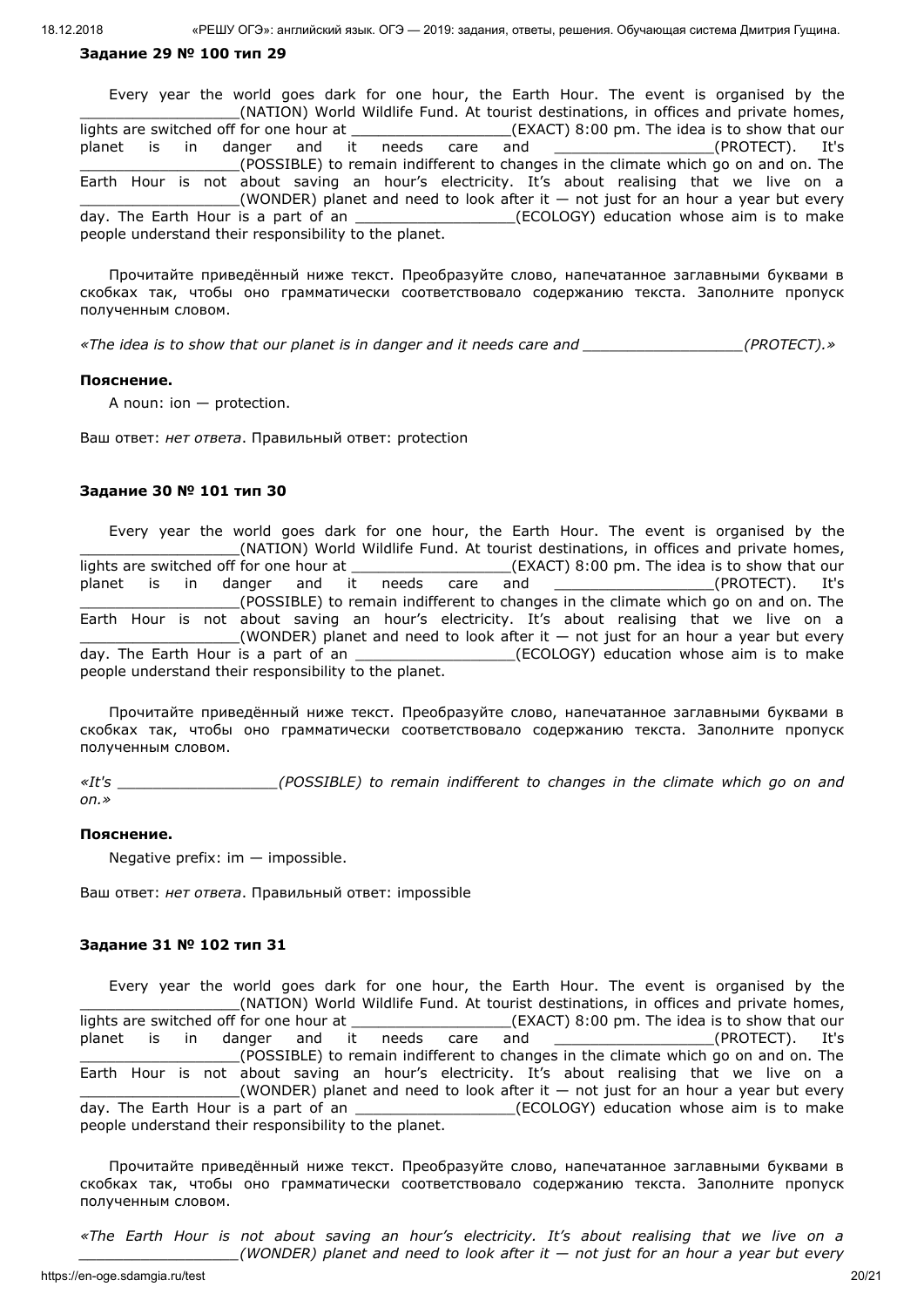*day.»*

#### **Пояснение.**

Adjective: ful — wonderful.

Ваш ответ: *нет ответа*. Правильный ответ: wonderful

## **Задание 32 № 103 тип 32**

Every year the world goes dark for one hour, the Earth Hour. The event is organised by the \_\_\_\_\_\_\_\_\_\_\_\_\_\_\_\_\_\_(NATION) World Wildlife Fund. At tourist destinations, in offices and private homes, lights are switched off for one hour at \_\_\_\_\_\_\_\_\_\_\_\_\_\_\_\_\_\_\_\_\_\_(EXACT) 8:00 pm. The idea is to show that our planet is in danger and it needs care and \_\_\_\_\_\_\_\_\_\_\_\_\_\_\_\_\_\_(PROTECT). It's \_\_\_\_\_\_\_\_\_\_\_\_\_\_\_\_\_\_(POSSIBLE) to remain indifferent to changes in the climate which go on and on. The Earth Hour is not about saving an hour's electricity. It's about realising that we live on a  $(MONDER)$  planet and need to look after it  $-$  not just for an hour a year but every day. The Earth Hour is a part of an \_\_\_\_\_\_\_\_\_\_\_\_\_\_\_\_\_\_\_(ECOLOGY) education whose aim is to make people understand their responsibility to the planet.

Прочитайте приведённый ниже текст. Преобразуйте слово, напечатанное заглавными буквами в скобках так, чтобы оно грамматически соответствовало содержанию текста. Заполните пропуск полученным словом.

*«The Earth Hour is a part of an \_\_\_\_\_\_\_\_\_\_\_\_\_\_\_\_\_\_(ECOLOGY) education whose aim is to make people understand their responsibility to the planet.»*

## **Пояснение.**

Adjective: cal — ecological.

Ваш ответ: *нет ответа*. Правильный ответ: ecological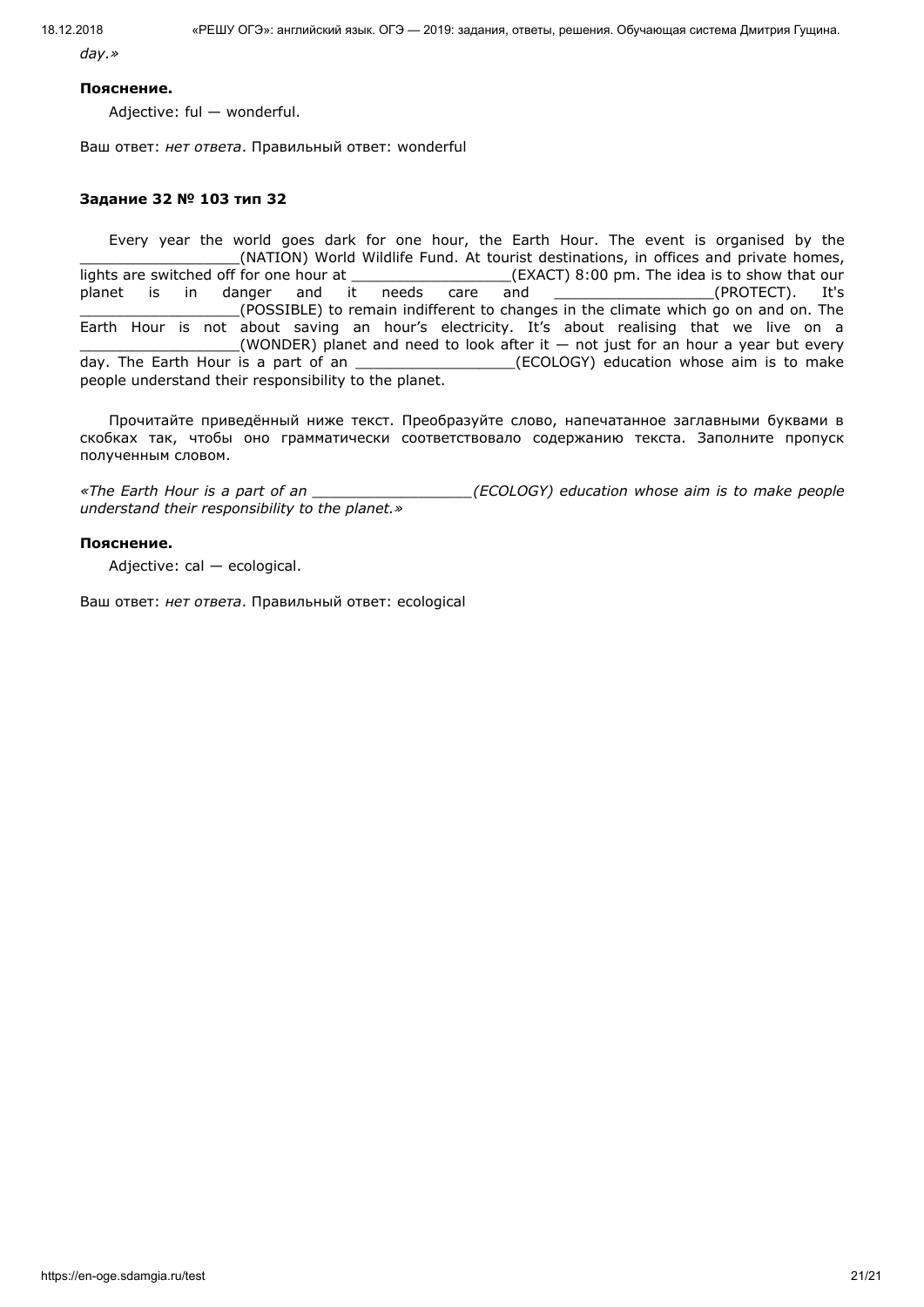## **Задание С1**

You have 30 minutes to do this task. You have received a letter from your English–speaking pen friend Ben.

*… I am very busy now preparing for my exams but yesterday I went to the cinema with my friends. We saw a new film about Sherlock Holmes. You've probably seen it too. …*

*What kinds of films do you like? Where do you prefer watching films — in the cinema or at home and why? What would you make a film about if you had a chance?…*

Write her a letter and answer her 3 questions. Write 100–120 words. Remember the rules of letter writing.

## **Пояснение.**

St. Petersburg, Russia November, 30

Dear Ben,

Thanks for your letter; it's nice to hear from you.

No, I haven't seen that film yet.

I like to watch many kinds of movies: from old ones to the moderns. My favorite genre is thriller, because it's very scary and unpredictable. I watch films almost every day at home, but I have to admit that watching them on wide screen is much cooler. All the special effects and the way the actors play seems way more impressing. If I make a film one day it will be related with biography, my childhood and the people who surround me. In other words It will be very intimate.

Write back soon. Best wishes, Emma

#### **Критерий**

K1 Решение коммуникативной задачи

K2 Организация текста

K3 Лексико-грамматическое оформление текста

K4 Орфография и пунктуация

#### **Задание С2**

You are going to read the text aloud. You have 1.5 minutes to read the text silently, and then be ready to read it aloud. Remember that you will not have more than 2 minutes for reading aloud.

Wombats are exotic animals that only live in Australia. They have become an unofficial symbol of the country. In 1974 a wombat appeared on an Australian stamp for the first time. Since then it has been regularly used on different Australian stamps and coins. Wombats look like little bears and prefer grass to meat. They also love eating berries, plant roots and mushrooms. Like camels, wombats drink little water because there is enough water in fresh grass. Wombats spend most of their life in holes under the ground. With their strong arms and long nails they are able to dig very long and complex tunnels. Fortunately, wombats have few enemies in the animal world. Most wombats live around 15 years.

#### **Пояснение.**

Речь воспринимается легко: необоснованные паузы отсутствуют; фразовое ударение и интонационные контуры, произношение слов практически без нарушений нормы; допускается не более пяти фонетических ошибок, в том числе одна-две ошибки, искажающие смысл.

#### **Критерий**

K1 Решение коммуникативной задачи

K2 Лексико-грамматическое оформление речи

K3 Произносительная сторона речи

#### **Задание С3**

You are going to take part in a telephone survey. You have to answer six questions. Give full answers to the questions. Remember that you have 40 seconds to answer each question.

Нажмите кнопку [9428.mp3](https://en-oge.sdamgia.ru/files/9428.mp3), чтобы прослушать запись.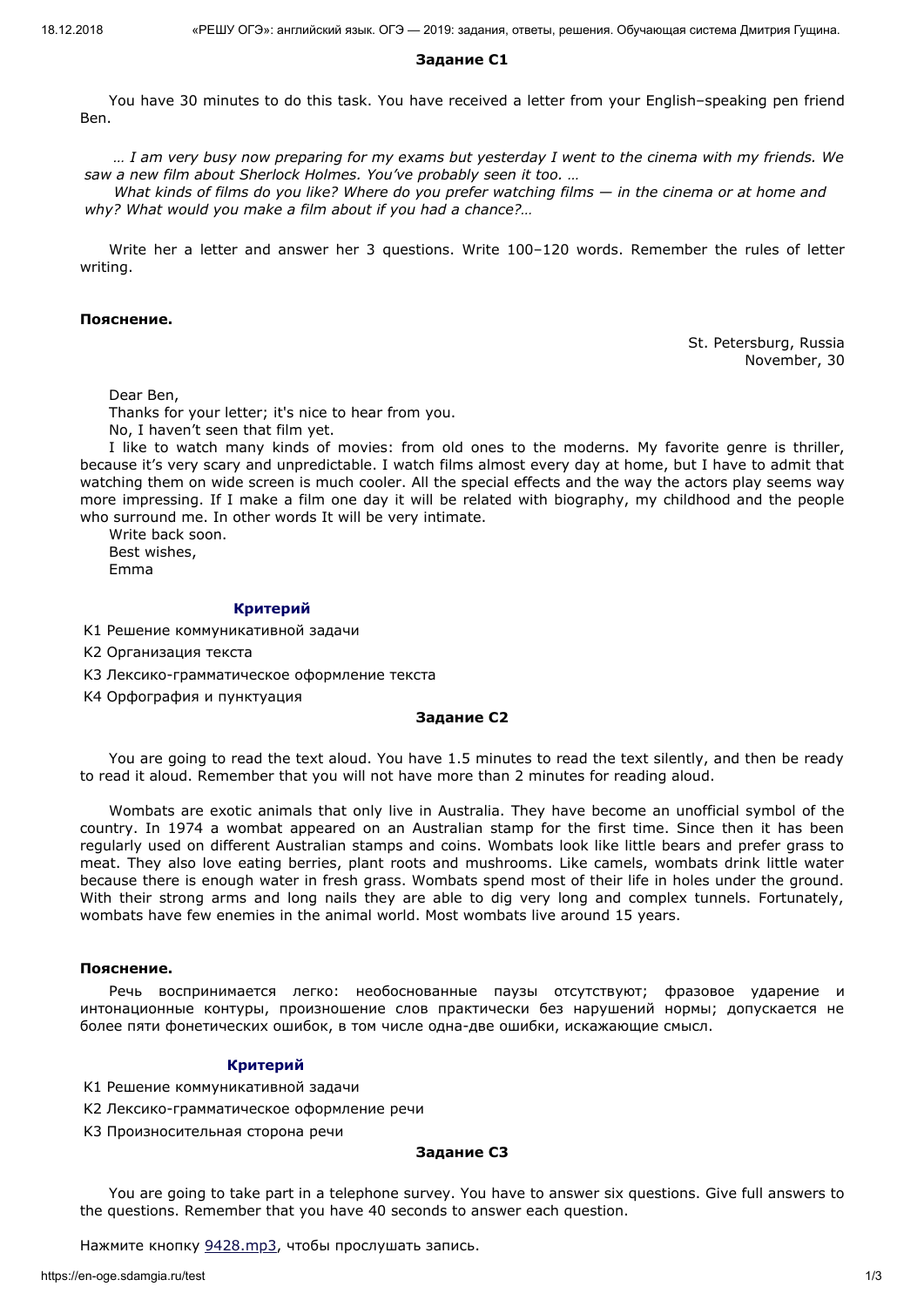## **Пояснение.**

Вы могли бы ответить так: **Electronic assistant:** What do you enjoy doing in your free time? **Student:** I enjoy watching cartoons in my free time. **Electronic assistant:** How often do you go to the cinema or to the theater? **Student:** I usually go twice a month to the local cinema. **Electronic assistant:** How much time do you usually watch TV every day? **Student:** I don't watch TV because I use a computer. **Electronic assistant:** What TV programs are popular in your family? **Student:** My family usually watches news and science programs. **Electronic assistant:** Do you prefer TV or the internet? Why? **Student:** I prefer the internet because I believe that it's more convenient for me. **Electronic assistant:** What TV program would you recommend your friends watch? **Student:** I would recommend them to watch a TV program about aliens.

## **Критерий**

- K1 Решение коммуникативной задачи
- K2 Взаимодействие с собеседником
- K3 Лексико-грамматическое оформление речи
- K4 Произносительная сторона речи

## **Задание С4 № 1549**

| Критерии оценивания ответа на задание С4                                                                                                                                                                                                                         |                |  |  |  |
|------------------------------------------------------------------------------------------------------------------------------------------------------------------------------------------------------------------------------------------------------------------|----------------|--|--|--|
| Решение коммуникативной задачи (К5)                                                                                                                                                                                                                              |                |  |  |  |
| Задание выполнено полностью: цель общения достигнута; тема раскрыта в полном объёме<br>(полно, точно и развернуто раскрыты все аспекты, указанные в задании)                                                                                                     | 3              |  |  |  |
| Задание выполнено: цель общения достигнута; но тема раскрыта не в полном объёме (один<br>аспект раскрыт не полностью)                                                                                                                                            | $\overline{2}$ |  |  |  |
| Задание выполнено частично: цель общения достигнута частично; тема раскрыта в ограни-<br>ченном объёме (один аспект не раскрыт,<br>ИЛИ все аспекты задания раскрыты неполно,<br>ИЛИ два аспекта раскрыты не в полном объёме, третий аспект дан полно и точно)    | 1              |  |  |  |
| Задание не выполнено: цель общения не достигнута: два аспекта содержания не раскрыты*                                                                                                                                                                            | $\Omega$       |  |  |  |
| Организация высказывания (К6)                                                                                                                                                                                                                                    |                |  |  |  |
| Высказывание логично и имеет завершённый характер; имеются вступительная и заключи-<br>тельная фразы, соответствующие теме. Средства логической связи используются правильно                                                                                     | $\overline{2}$ |  |  |  |
| Высказывание в основном логично и имеет достаточно завершённый характер, НО отсут-<br>ствует вступительная<br>ИЛИ<br>заключительная фраза, имеются одно-два нарушения в использовании средств логической<br>СВЯЗИ                                                | 1              |  |  |  |
| Высказывание нелогично, вступительная и заключительная фразы отсутствуют; средства<br>логической связи практически не используются                                                                                                                               | 0              |  |  |  |
| Языковое оформление высказывания (К7)                                                                                                                                                                                                                            |                |  |  |  |
| Использованный словарный запас, грамматические структуры,<br>фонетическое оформление высказывания соответствуют поставленной задаче (допускается<br>не более четырёх негрубых лексико-грамматических ошибок<br>И/ИЛИ не более трёх негрубых фонетических ошибок) | $\overline{2}$ |  |  |  |
| Использованный словарный запас, грамматические структуры, фонетическое оформление<br>высказывания соответствуют поставленной задаче (допускается не более пяти негрубых<br>лексикограмматических ошибок<br>И/ИЛИ не более четырёх негрубых фонетических ошибок)  | 1              |  |  |  |
| Понимание высказывания затруднено из-за многочисленных лексико-грамматических и фо-<br>нетических ошибок (шесть и более лексико-грамматических ошибок<br>И/ИЛИ пять и более фонетических ошибок)<br>ИЛИ более трёх грубых ошибок                                 | 0              |  |  |  |
| Максимальное количество баллов                                                                                                                                                                                                                                   | $\overline{7}$ |  |  |  |